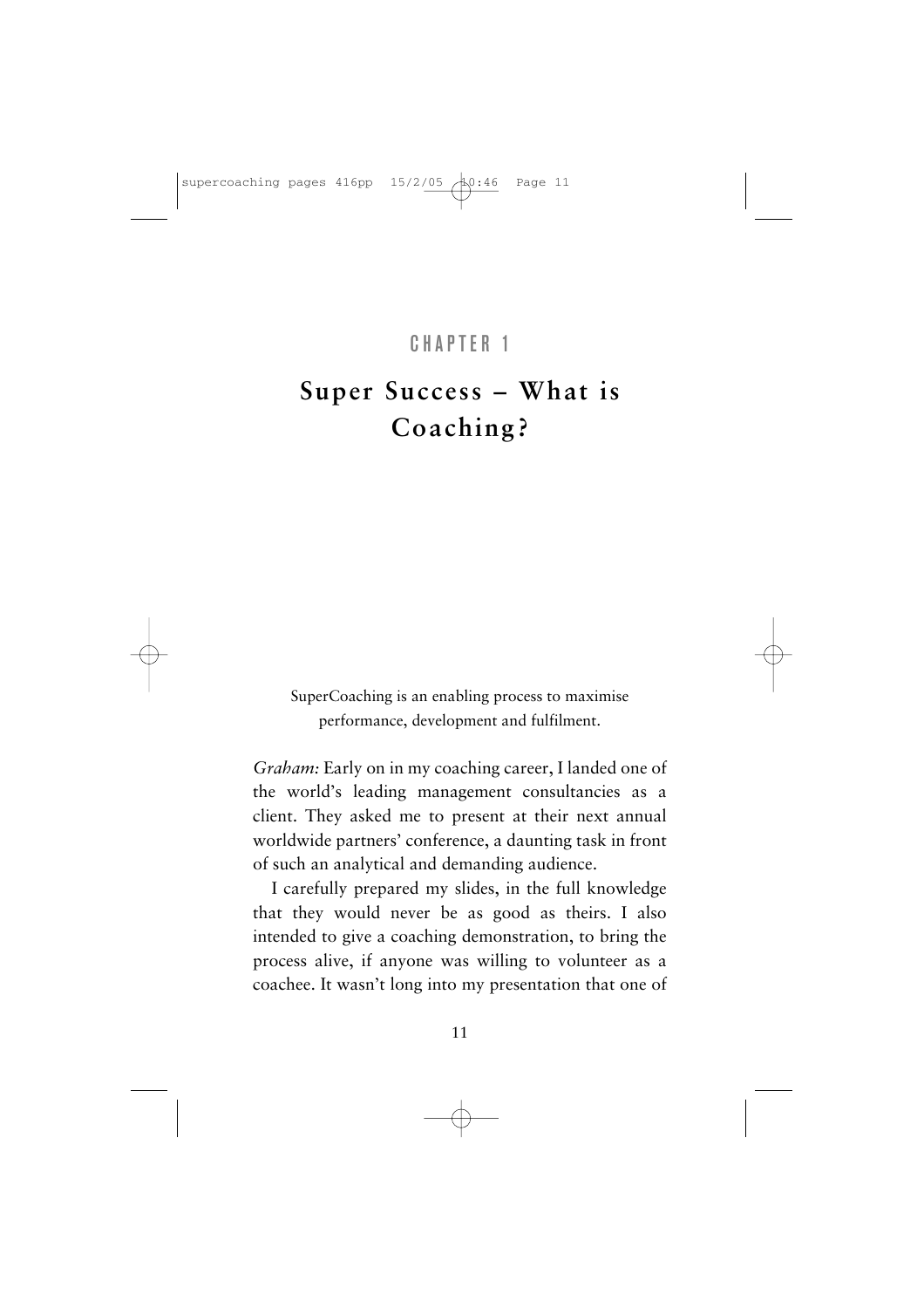the partners raised his hand. Hoping and expecting that he would build on something I had said, he instead exclaimed, 'This is all nonsense!' I took a deep breath and asked him to say more. 'We hire the brightest and the best. They are highly motivated and capable people. We throw them in at the deep end and they either sink or they swim. I never had any of this coaching. I learnt how to swim. This touchy-feely stuff is all nonsense. All we need to do is tell our employees what to do, let them get on with it and either they succeed or fail.'

Trying not to sound defensive, I asked the partner, whose name was Peter, if he was interested in sport. He replied in the affirmative. Thankfully, we shared some common ground. I asked him whom he most admired, and he responded, Nick Faldo. At the time, Faldo was one of the world's leading golfers. I continued, 'Do you believe that Faldo has a coach?'

 $Y_{\text{ex}}$ 

'What is the purpose of that coach?'

'To help him iron out any difficulties and take his game to the next level.'

'That is what I am talking about. Coaching in business is not just for those under-performing. It is also for the high flyers to help them go beyond where they are currently performing and to assist their learning, growth and development. It is not a soft activity. It is directly linked to explicit business needs and challenges people to think differently.'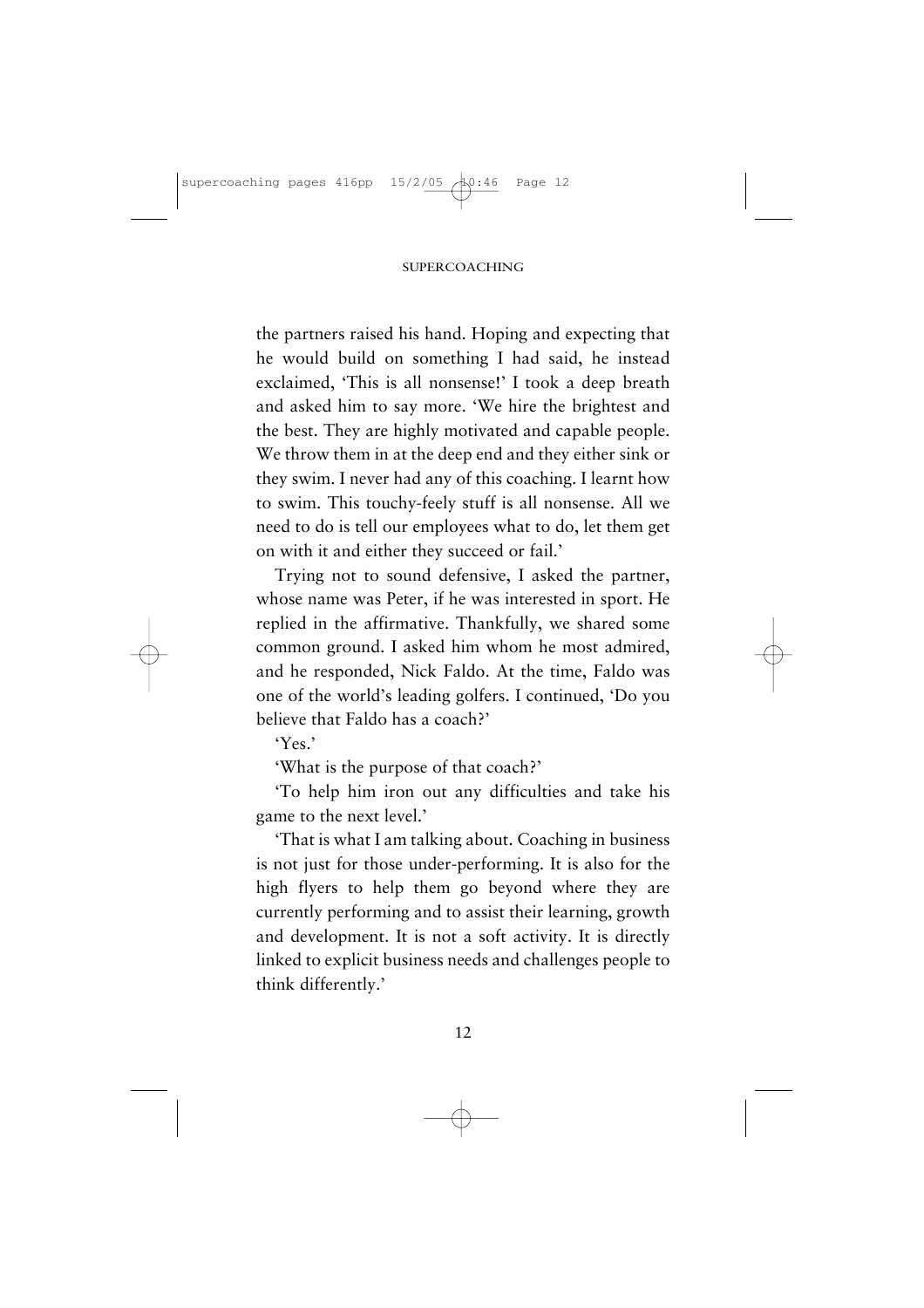The analogy had caught his attention, but I also knew that just talking about coaching was unlikely to be as effective as experiencing it. I decided to take a risk and asked him if he would be willing to be coached there and then. There was an air of anticipation. I felt I'd taken my life into my hands. How was he going to respond? To give Peter credit, he agreed and sat down in front of his peers. I said the only way it would work would be for him to put on the table a real issue that he was wrestling with. We contracted the partners to confidentiality and proceeded to spend the next 20 minutes working through his issue in front of a captivated audience.

At the end of the session, I asked Peter for his observations. He said that he would never have believed that somebody who didn't know him or his situation could have provided so much value with a major issue that he had been struggling with for several weeks. More importantly, he said that he now had a completely different view of what coaching was. Peter had previously seen it as a remedial activity to correct under-performance. He described what happened as a radical paradigm shift whereby he now recognised that coaching was predominantly a non-directive method of working with people to enable them to tap into their own capability and, in the process, to find ways to perform more effectively, to resolve issues and to learn and grow. He put it better than me!

Over the years, there have been a variety of coaching definitions used, including: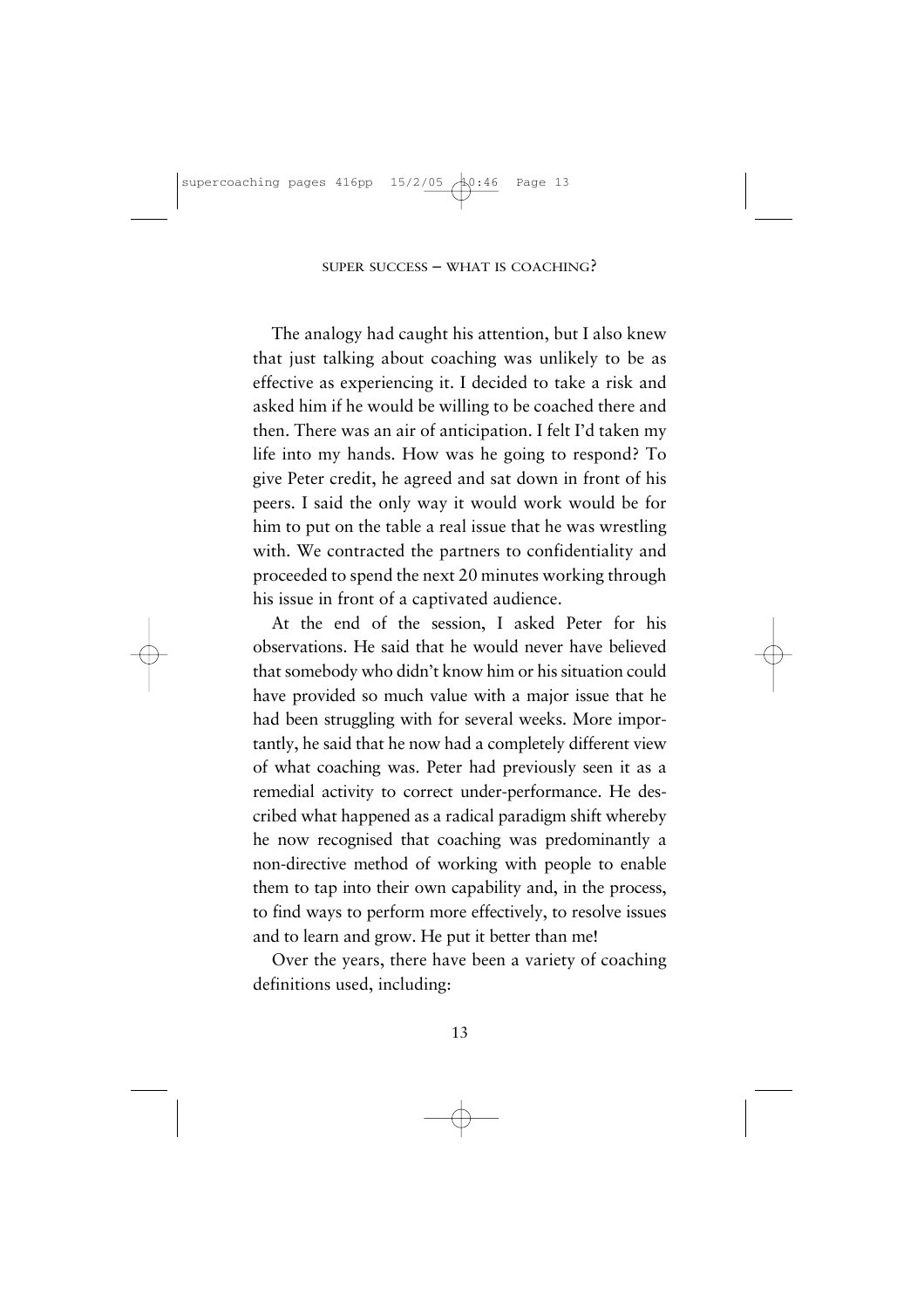Unlocking a person's potential to maximise their own performance. Whitmore (1996)

The art of facilitating the performance, learning and development of another. Downey (1999)

Meant to be a practical, goal-focused form of personal, one-on-one learning for busy executives and may be used to improve performance or executive behaviour, enhance a career or prevent derailment, and work through organisational issues or change initiatives. Essentially coaches provide executives with feedback they would normally never get about personal, performance, career and organisational issues. Hall et al. (1999)

A collaborative, solution-focused, results-orientated and systematic process in which the coach facilitates the enhancement of work performance, life experience, selfdirected learning and personal growth of the coachee. Grant (2000)

A coach is a collaborative partner who works with the learner to help them achieve goals, solve problems, learn and develop.

Caplan (2003)

Primarily a short-term intervention aimed at performance improvement or developing a particular competence. Clutterbuck (2003)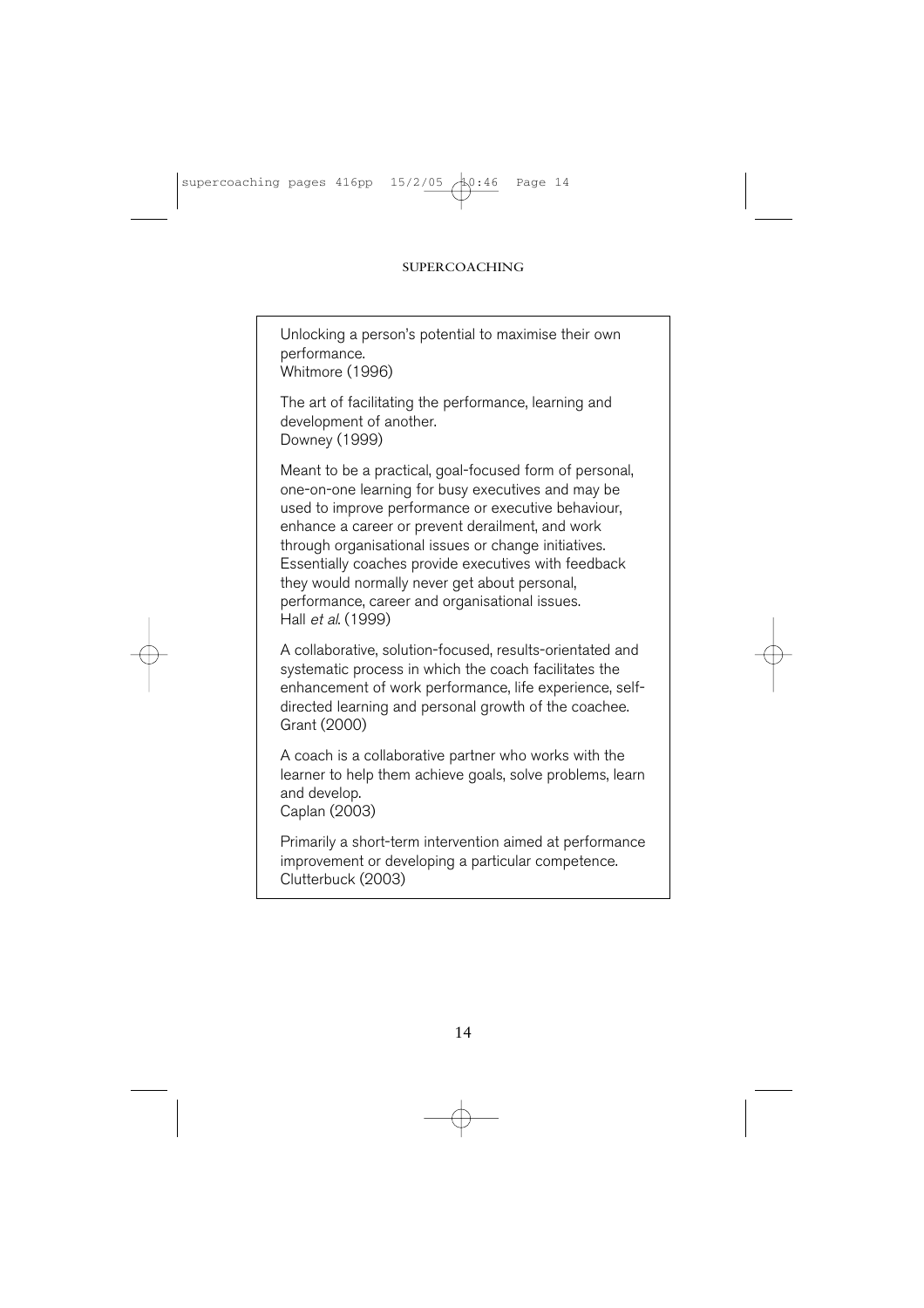The overall purpose of coach-mentoring is to provide help and support for people in an increasingly competitive pressurised world in order to help them:

- develop their skills
- improve their performance
- maximise their potential
- and to become the person they want to be

CIPD coaching courses definition (2004)

Source: Chartered Institute of Personnel and Development (2004)

#### Our definition is:

Coaching is an enabling process to increase performance, development and fulfilment. SuperCoaching differs from coaching in that it maximises performance, development and fulfilment through achieving measurable results in alignment with explicit business needs. A Super Coach differs from a coach in having the experience and capability to ensure value in every coaching interaction and in enabling people to go beyond what they thought was possible. This chapter discusses the core elements of SuperCoaching in order to build understanding for leaders, managers and coaches.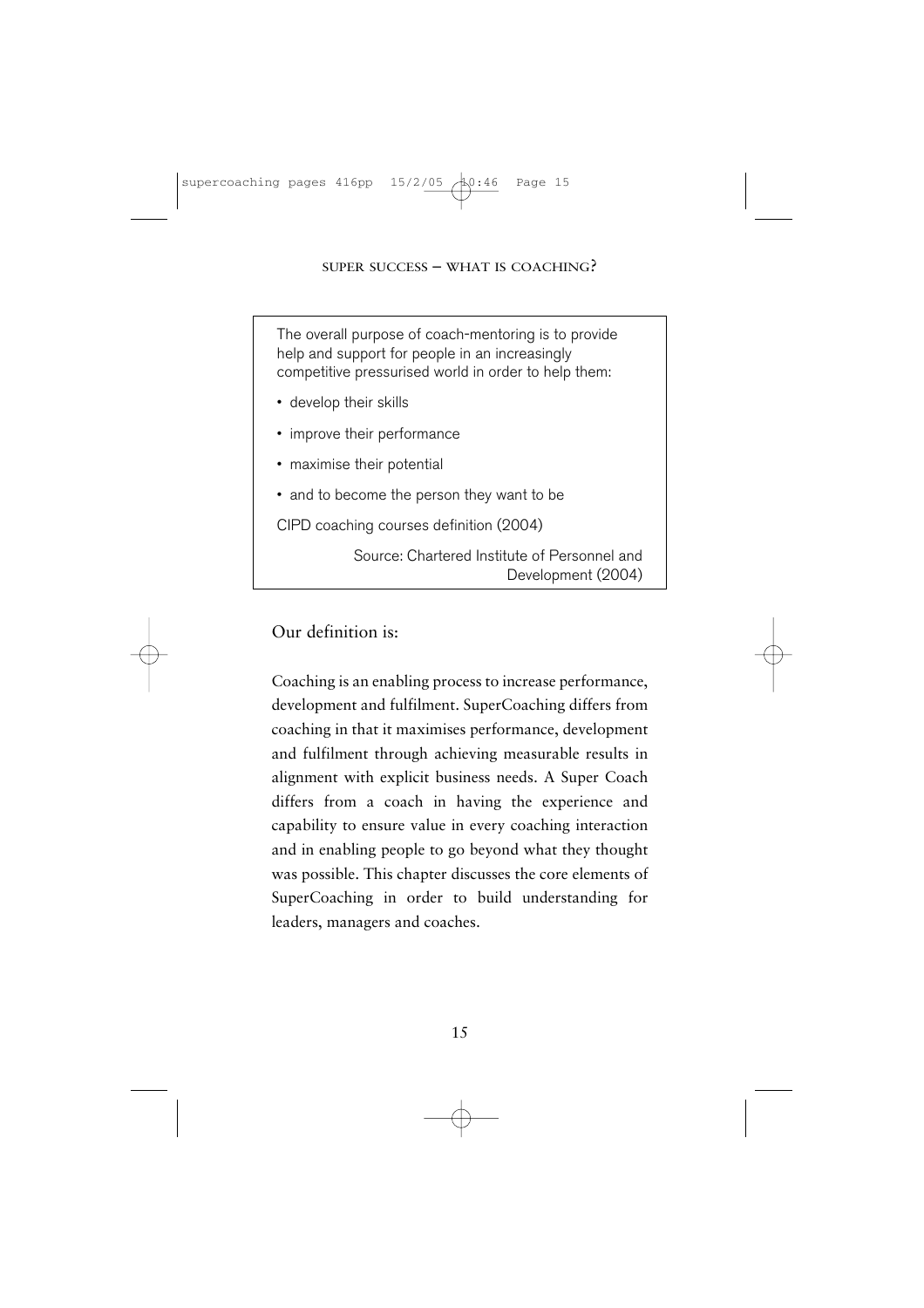#### SUPERCOACHING



'You're being promoted from Ordinary Guy to Ordinary Guy Who's Been Here Awhile.'

## VALUING PEOPLE

Valuing people is essential for achieving high performance within an organisation.

*Graham:* When I take up a new assignment I always like to read the company literature, annual reports, recent press coverage, internal strategy and culture statements in order to place coaching within the context of the business. To this end, prior to starting coaching the CEO of the Europe, Middle East and African division of a global manufacturing and services business, I agreed that I would speak to the global CEO and COO, who were based in the US.

Kate, my PA, attempted to get half-hour phone calls booked where I could quiz the executives on the busi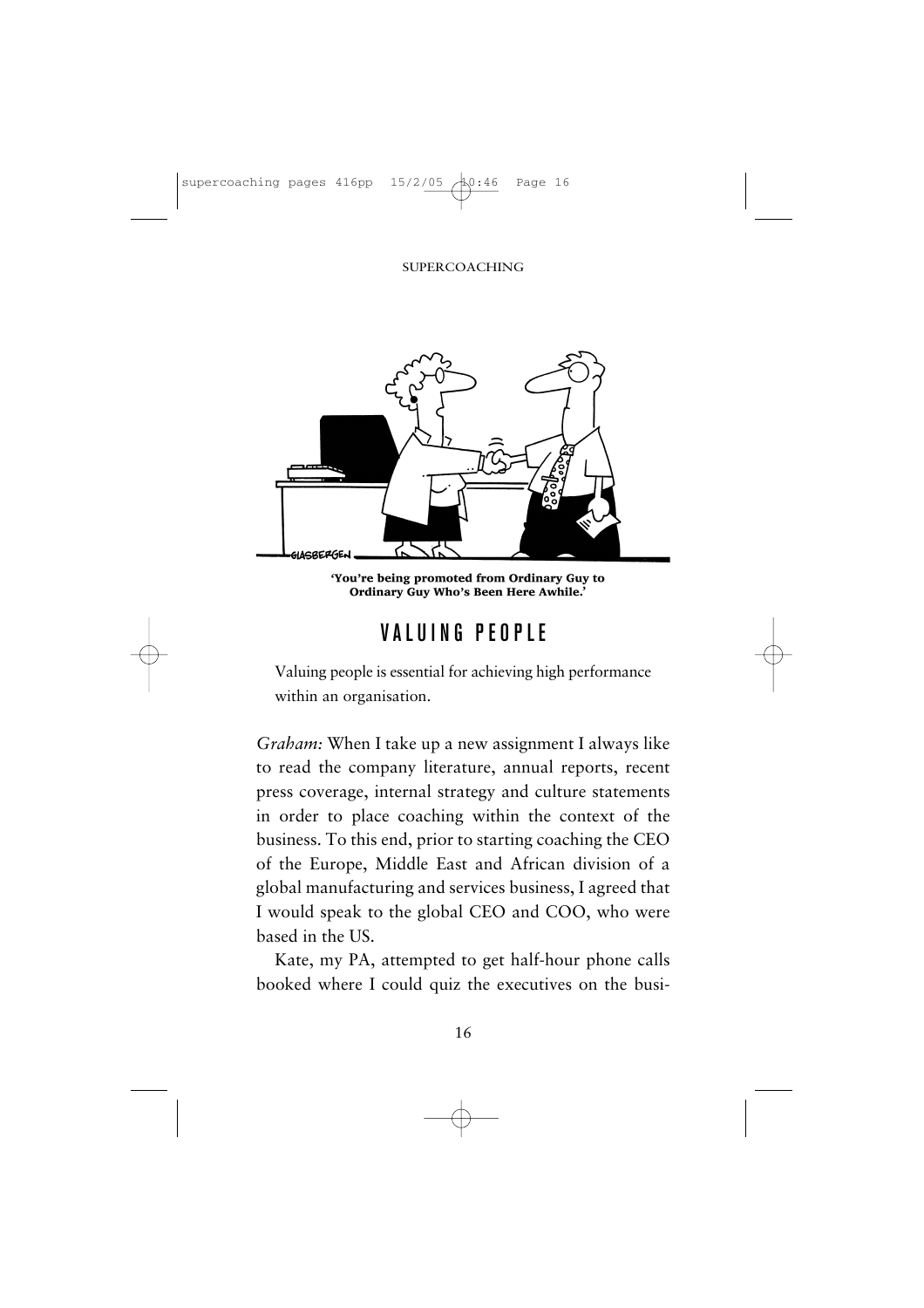ness, their aspirations and strategy for the future, and for their perceptions of my coachee. Kate came back, rather crestfallen, to tell me that she had failed to book these meetings. She explained that the two respective PAs had both said that there was no time in the foreseeable future. We assumed that this was a 'brush off', and that the executives did not realise the potential value of the conversations. I thus sent an email to each of them underlining the benefits to be gained from speaking.

We got no response, so Kate followed up. Apparently the emails had been received. It went quiet again. Given that the coaching was about to start, I decided to call the PAs myself, in an attempt to get some time in their diaries. This tactic worked up to a point. I got two 20 minute slots in six weeks' time. I went back to my coachee, explained the situation, and asked him whether I was being 'fobbed off' or whether this was standard practice. He said that he was not surprised and that even he could never get the amount of time he needed with the leaders in the organisation.

Six weeks went by and then, on the day in question, both PAs telephoned to say that the conversations could not take place and would replacement slots in four weeks' time suffice? I responded by saying that this was too far off and would seriously erode the value of the coaching assignment. Could any other solution be found? After some pondering, one of the PAs suggested that I send over the questions that I had been planning to

17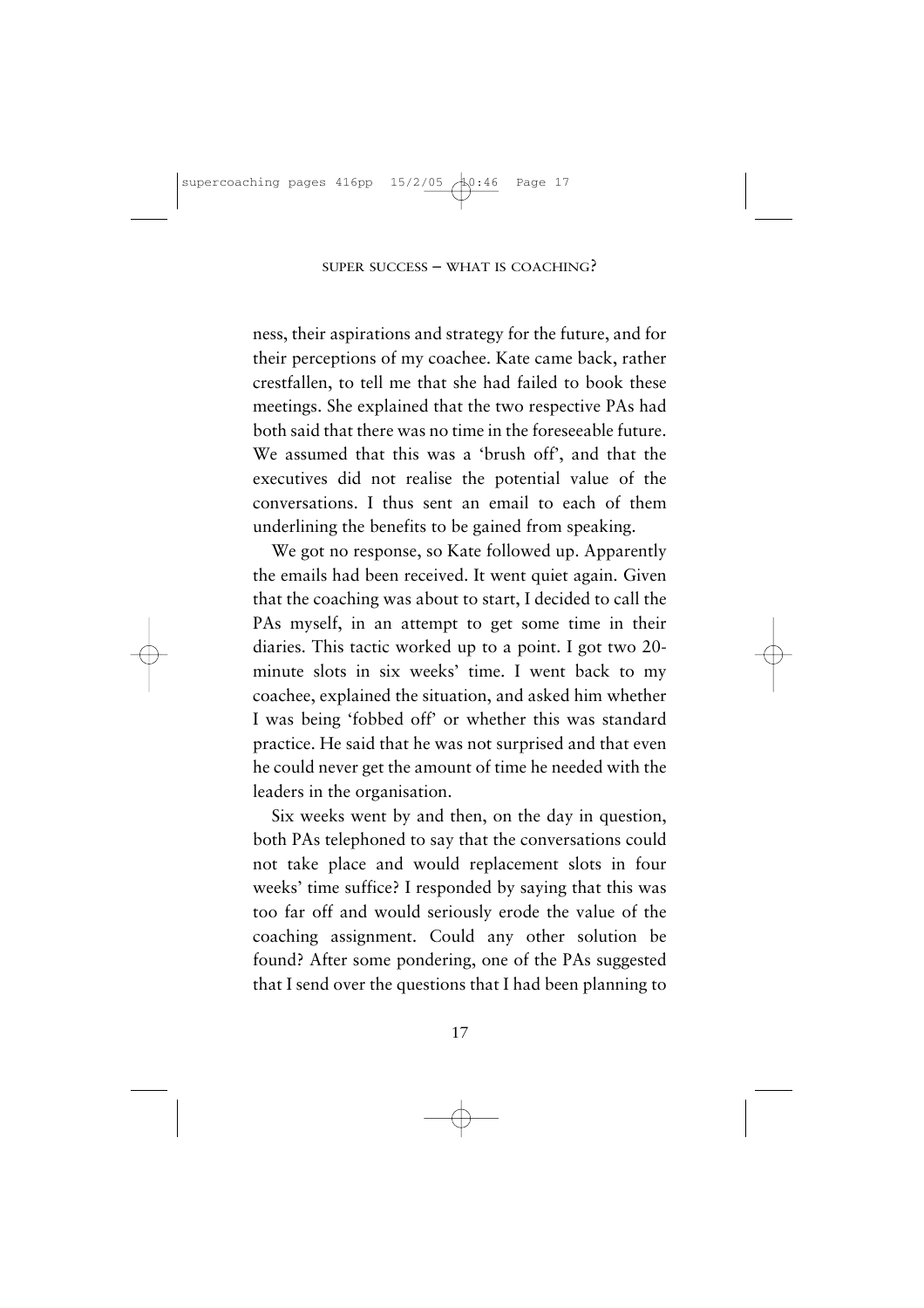ask so that she could ride out to the airport with the executives and get their input. Thus, more than 12 weeks after my initial request, I got a diluted version of what I was seeking.

Here was a culture where the relentless task focus and permanent busyness of the top executives meant that key relationships were undermined, people felt devalued and the quality of conversation was limited, which ultimately led to a detrimental impact on performance.

This story is symptomatic of the world in which we live. In *Success Intelligence*, Dr Robert Holden, PhD, describes this condition as 'The Manic Society', which confuses hurry ('speed of life') with success ('quality of life'). He writes, 'The paradox of The Manic Society is that no matter how fast we go, and how many shortcuts we take, there never seems enough time. The faster we speed up, the faster time speeds up also. More haste, less time – so our perception tells us.' People will not feel valued if no time is invested in them.

In *Re-imagine!*, Tom Peters expresses the current state of affairs in his uniquely provocative style, 'The phrase has rolled off many a corporate lip: "People are our most important asset." The problem: It's mostly been . . . BULLSHIT. Subject of lip service, to be sure, and believed at some level, to be sure; but not . . . the Essence of What Enterprise Does. Not . . . the Essence of . . . HOW LEADERSHIP SPENDS ITS TIME. I don't mean to say that most enterprises ignore the "people thing".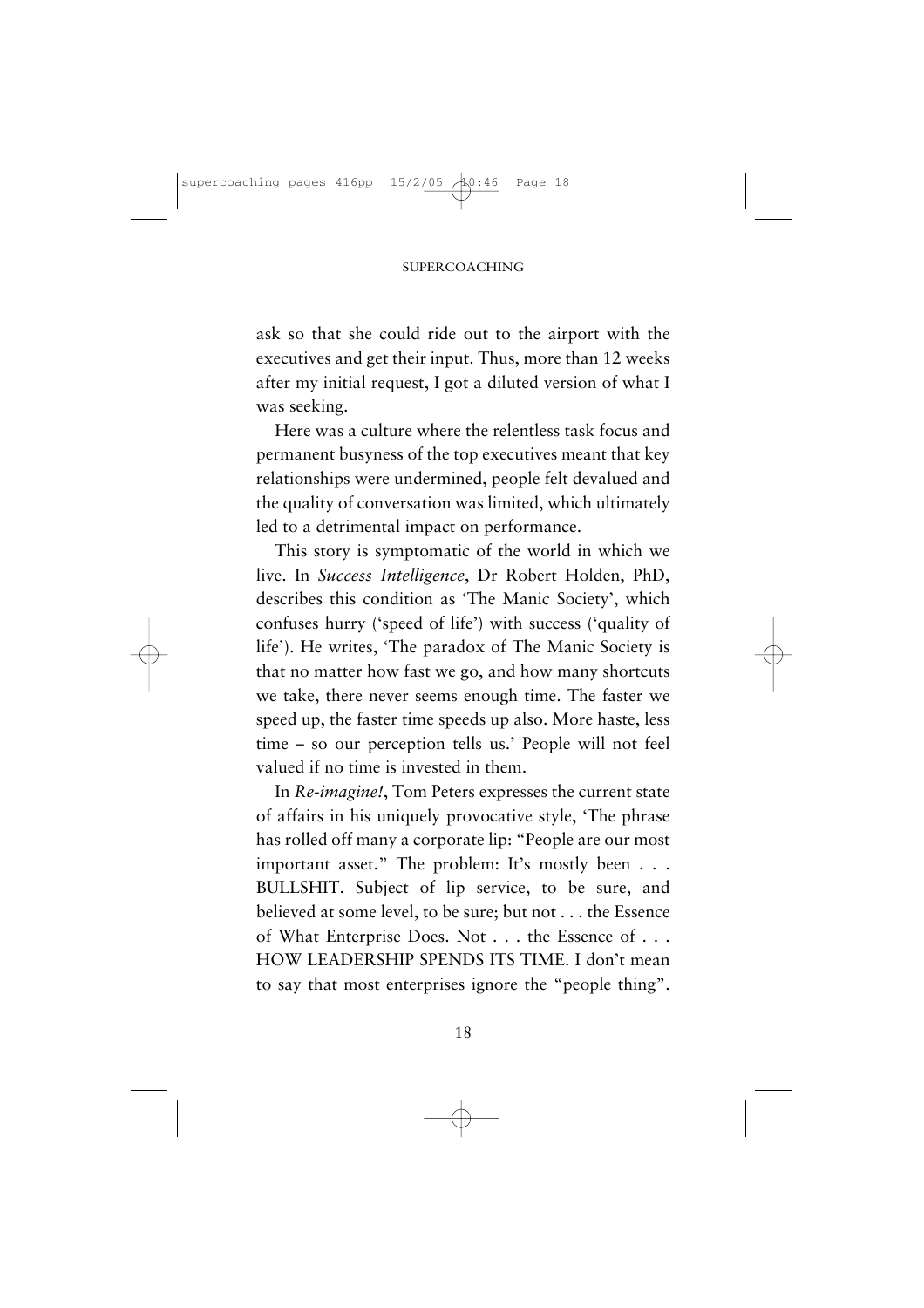Of course they don't. But there is a special meaning to the word "first", as in "putting people first". It means that "getting the people thing right" is alpha and omega . . . and every letter, Greek, or non-Greek, in between.'

For the first time, there is quantifiable proof of a direct correlation between how you treat people and financial results. Upon recently completing the largest and most in-depth global study ever conducted of the factors that accelerate or stifle high performance, The Hudson Highland Center for High Performance showed that to sustain profitable growth, you need to create an environment where people feel valued. As Susan Lucia Annunzio, the chairman and CEO of the Center, writes in *Contagious Success*, 'One of the most striking findings in our research is that hard work and high expectations do not differentiate high-performing workgroups. They are necessary, but not sufficient, for high performance. What made the high-performing workgroups stand out was that they linked respect for people with those factors. If the members don't feel valued for their contributions, all the hard work and high expectations in the world will not be enough for the group to be high performing . . . The best way to value people is to show respect by treating smart people as if they are smart people. You don't tell them how to do their job; you trust them to do it well.'

Coaching provides a tangible way of valuing people and putting them first. A coach trusts that people have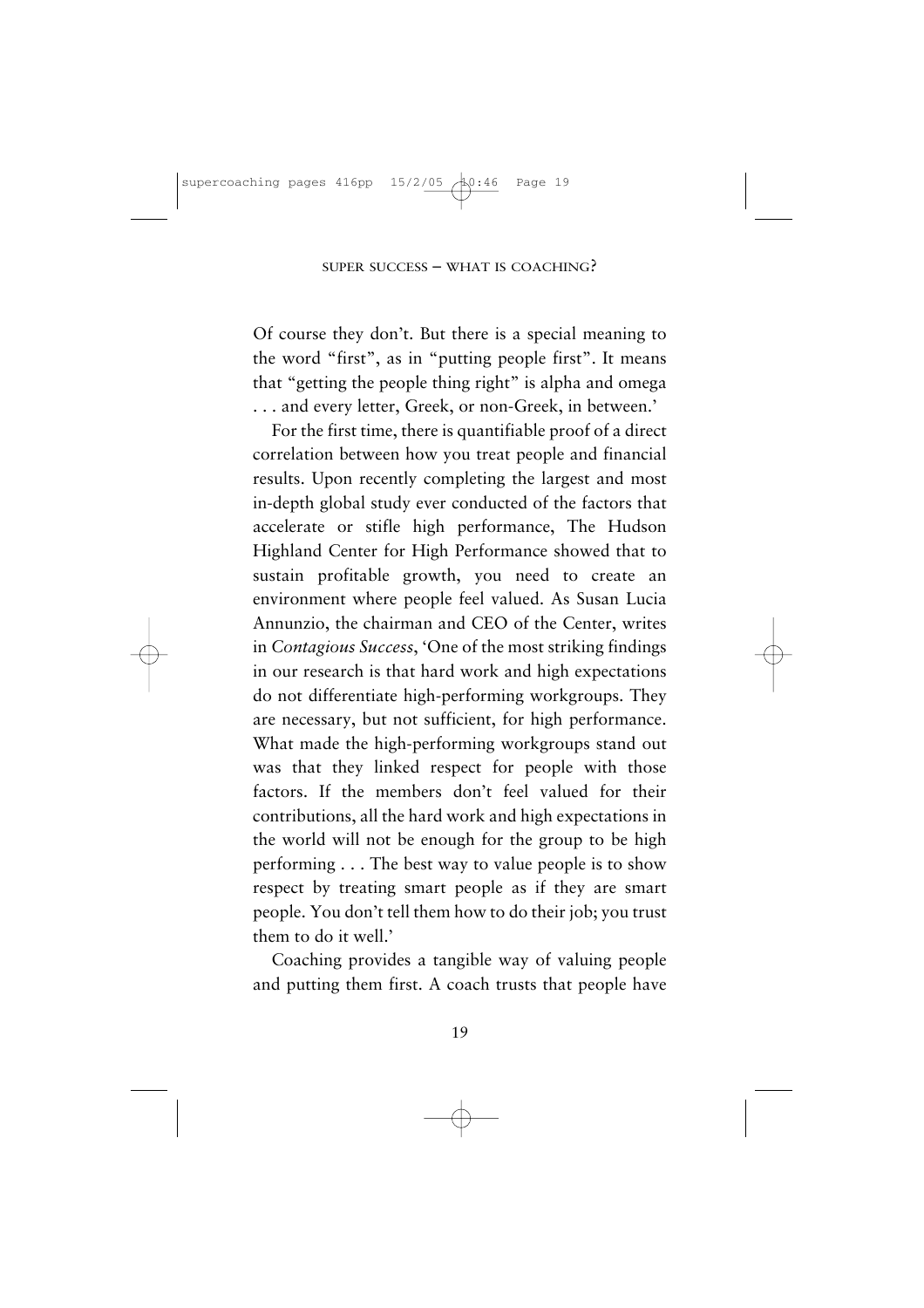their own solutions and that they have inherent talent. He will help them realise that they matter by applying the essential coaching skills of listening, asking insightful questions, giving feedback and making suggestions. People feel valued if leaders and managers make the necessary investment of time and attention required for coaching conversations to take place.

## A UNIQUE RELATIONSHIP

'I absolutely believe that people, unless coached, never reach their maximum capabilities.'

*Bob Nardelli, CEO, Home Depot*

*Ben:* Gerry was a hardened manager. He'd been around the block several times and had over 25 years experience of managing people. There was nothing that he hadn't encountered or dealt with. I wondered how I could help. I asked Gerry why he wanted coaching. He proceeded to explain that it was lonely at the top. He believed that people saw him as having all the answers and only sought him out when they had a problem. He felt that he had to live up to this image, which only compounded the situation. He wanted to reinvent his relationships so that they could be two-way traffic and needed a situation in which he could practise. Coaching gave Gerry the opportunity to experience a relationship in which he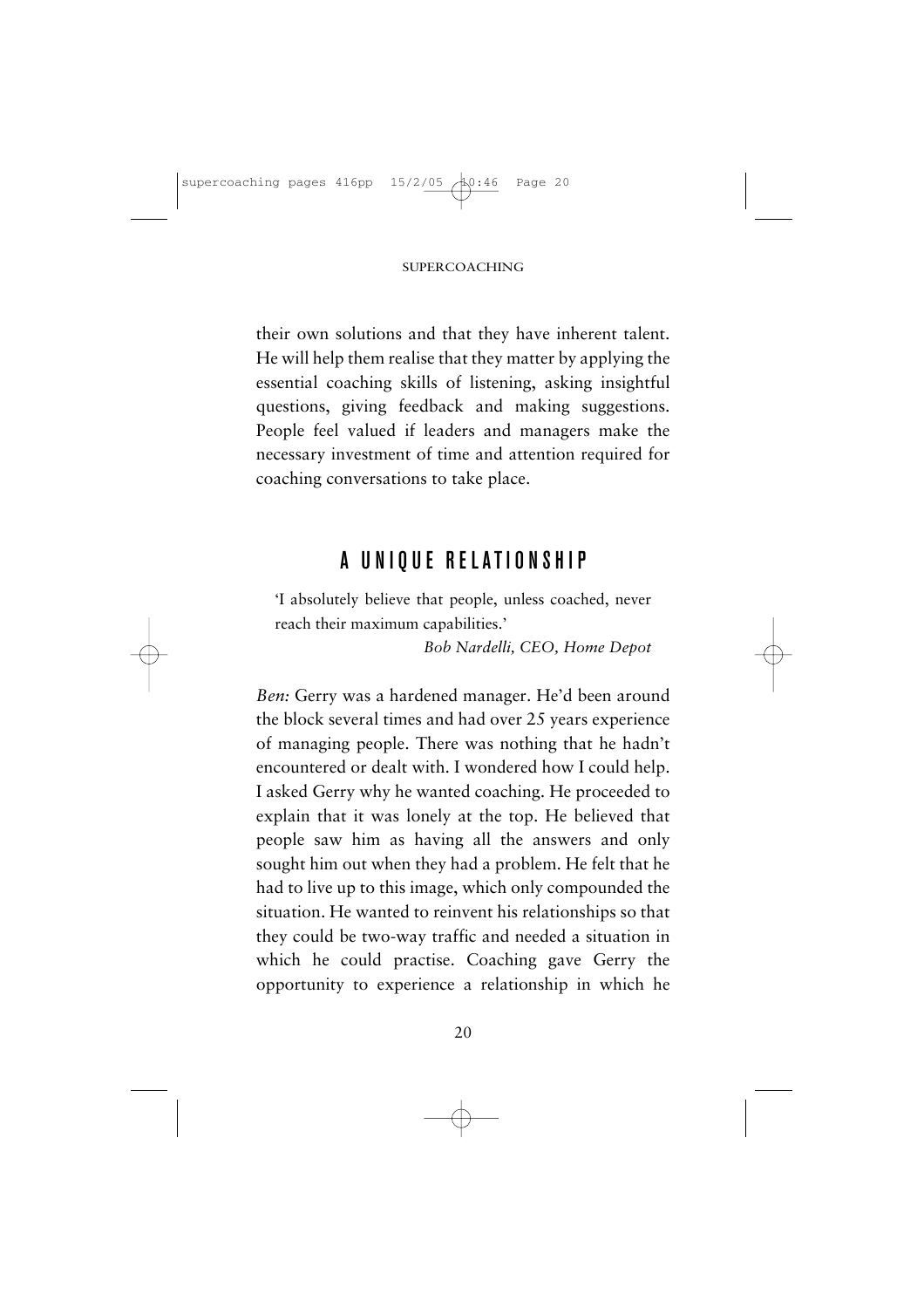could express himself freely, explore ideas and make important decisions to change his current reality. He was able to take this blueprint and implement it with his direct reports, peers and customers, which added a new dimension to these relationships.

In a society where many relationships are fragmented, due to dog-eat-dog environments, fast-tracked leaders and managers, virtual teams and severe politicking, the coaching relationship has a unique place. Based on trust and respect, support and challenge, openness and honesty, the coachee is able to be himself. There is no hidden agenda. The coach has no other motive than to be helpful. This creates a 'safe space' for authenticity, exploration and discovery. It allows the coachee to bring anything to the table without fear of exposure or judgement.

It is extremely rare to have this type of relationship with anyone – even our nearest and dearest. Most people have an opinion that they are more than willing to share; they give their views rather than helping to clarify ours. In a coaching relationship, the overriding intention is to help. Not in a soft, woolly way, but to concretely enable an individual to heighten awareness, gain new insight and generate motivation to act.

Coaching provides the context in which the human touch can be brought back into relationships. Even when a business is going through difficult times, it is the quality of the relationships and the ability of people to connect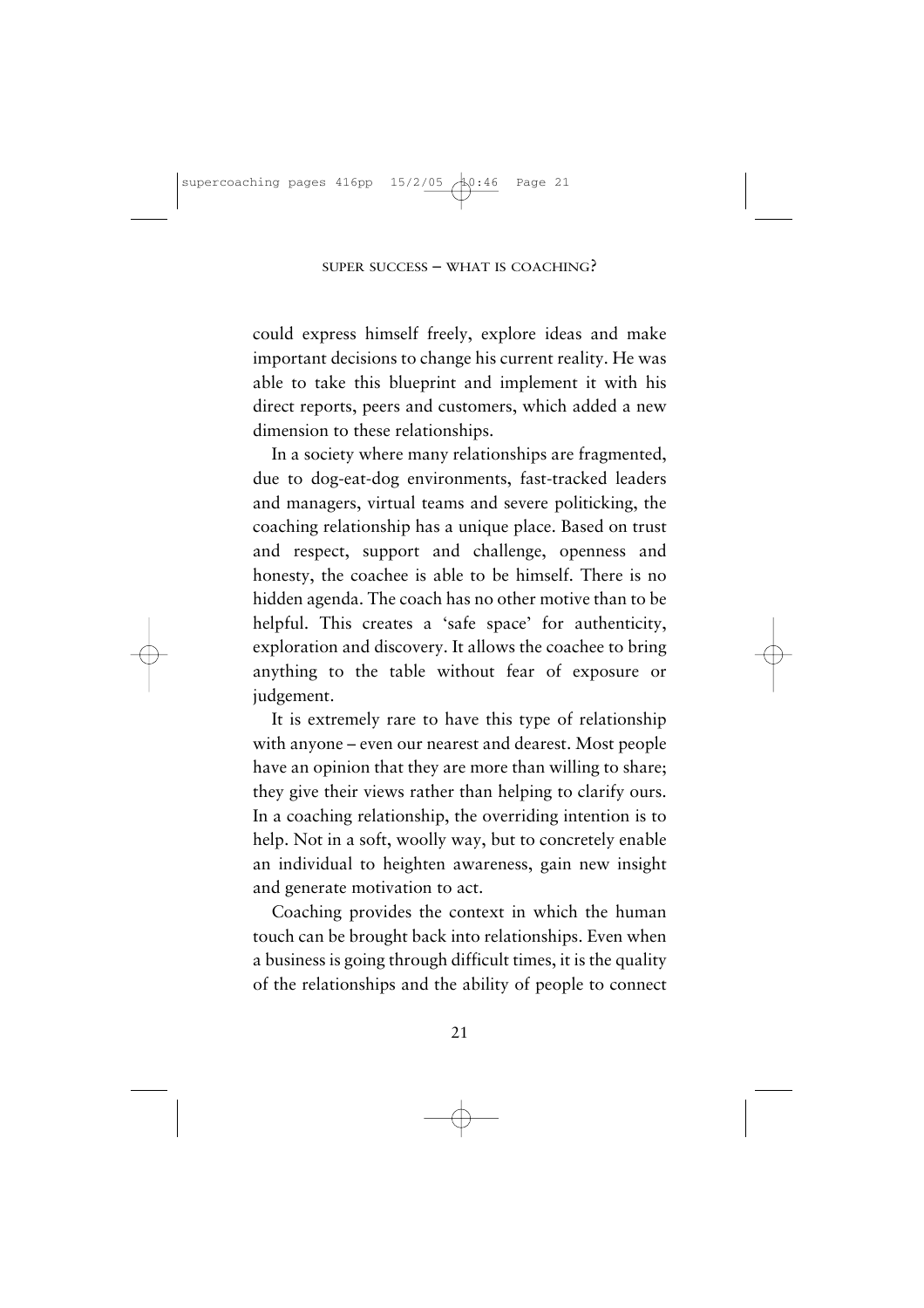with each other that makes the difference. Creating an environment in which people open up and engage with each other is at the heart of coaching.

## AN IMPORTANT CONVE RSATION

The key to elicit the brilliance of human beings is through conversation.

We were recently working in a leading strategic management consultancy. The managing partner had just received feedback in a staff survey that showed his leadership style was perceived as weak. He found this difficult to understand and was distressed, given how much effort he had put into ensuring the economic strength of the business in difficult market conditions. We suggested that he needed to discover the underlying need that wasn't being met through his actions. We therefore conducted a number of interviews throughout the company and uncovered what appeared on the face of it to be an easy thing to fix. Consultants felt that he didn't really care about them as human beings and treated them as units of production. One of the main things that they were looking for was for him to acknowledge them in the corridors, in the lifts and, from time to time, to strike up a conversation.

We fed this data back and asked the managing partner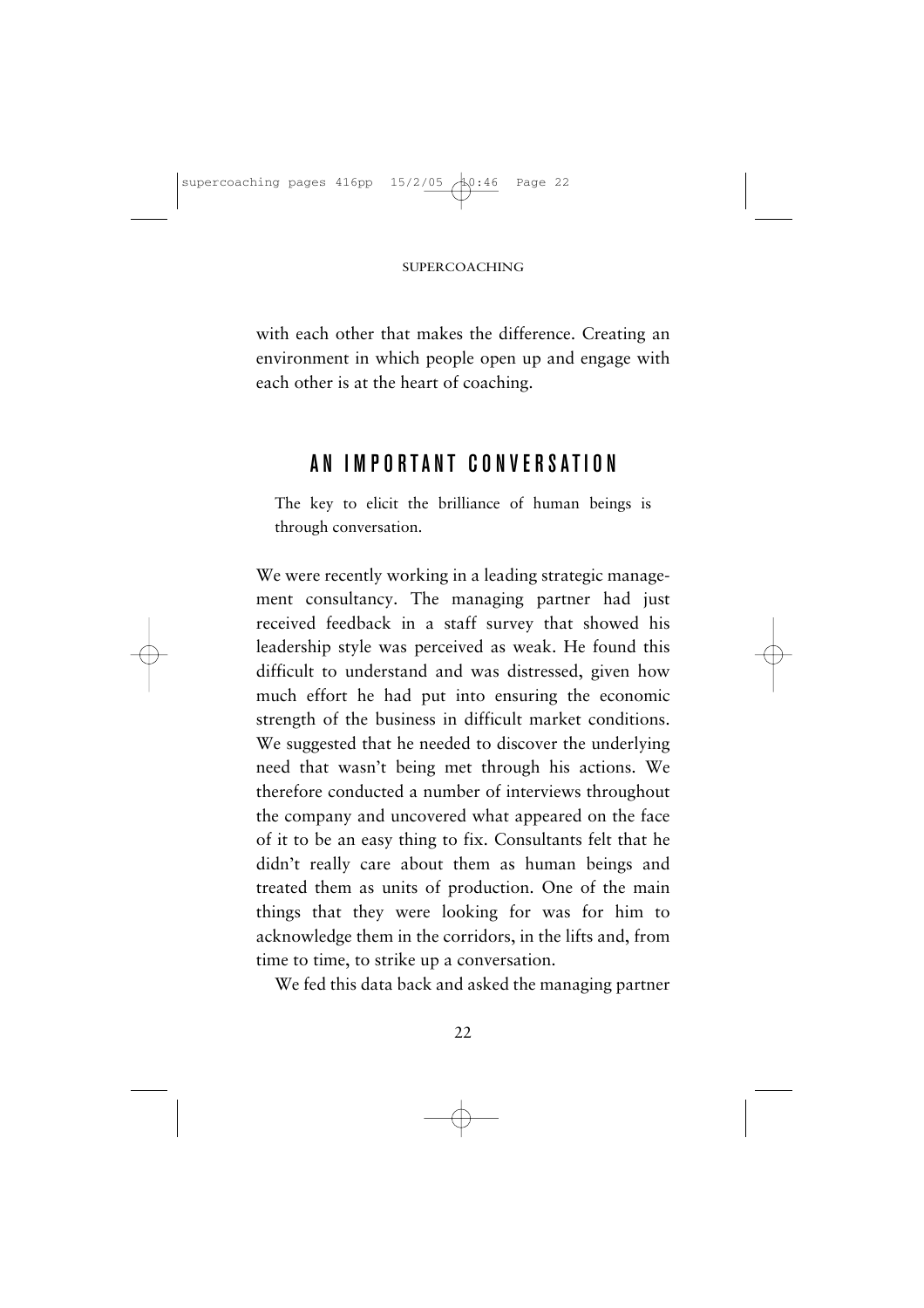what he planned to do as a consequence. Strangely, he was reluctant to start talking to people on a daily basis, and initially put it down to his heavy workload. We challenged him to see if this was the only reason. Finally, after a certain amount of probing, he admitted that there was another obstacle. He agreed that it was a worthwhile use of his time to chat to the consultants about business and their lives, but he had gone for so long without doing it that he didn't know who people were. His reluctance was not due to his workload, but, rather to the embarrassment he felt starting conversations when he was unsure to whom he was speaking. An initial step round this was to introduce security nametags, so that people were easily recognisable. By helping the managing partner break the ice in chatting to colleagues, it led to them feeling like human beings rather than cogs in a machine.

It is ironic that most business success is dependent on conversation. Yet we live in an age where it is sparse. The pace of modern life means that we barely have time to connect. Everybody is rushing, rushing, rushing. When we do pause to converse, the potency of the interaction is often weak. Our power of listening is shallow. We listen to argue, we listen to agree, we listen to interrupt, or we listen for an in-breath so that we can jump in with our point of view. What we often fail to do is to create the space for meaningful conversations to take place.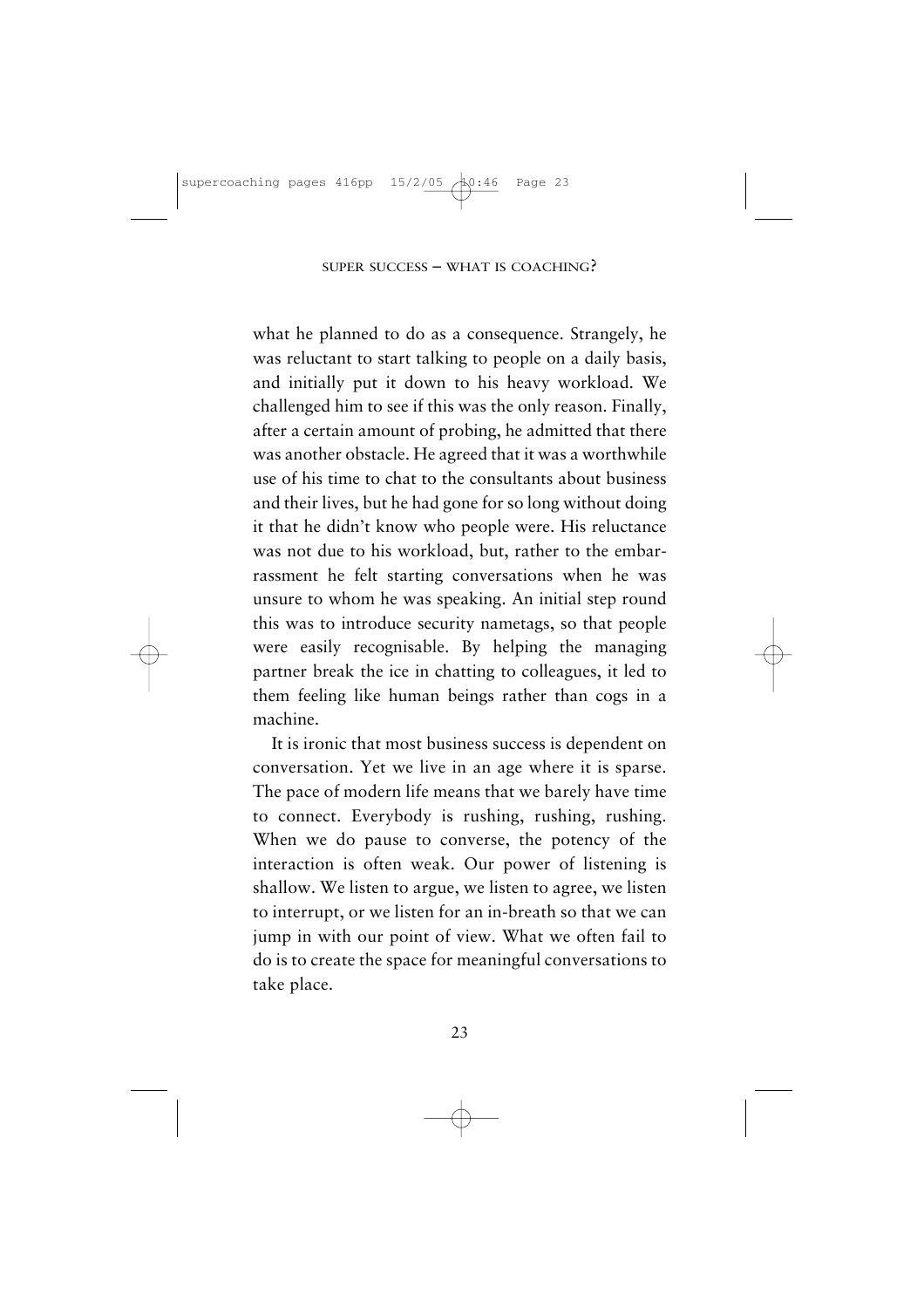Coaching is a uniquely focused conversation, which enables the coachee to gain new understanding and solutions. The quality of the conversation is determined by the coach's positive intention. Because he intends value to be added, the coachee will experience a qualitatively different conversation to those that he is used to having in his everyday life.

#### ENABLING PEOPLE

The age of command and control is largely over.

There was a time, namely the Industrial and post-Industrial Age, when business could be viewed as a machine. Thus, we could disaggregate it into its component parts and, if we were sufficiently demanding, output would be guaranteed, profits made and success achieved. Businesses also tended to operate on a psychological model that said that people left to their own devices would lose motivation and become slack.

This old working model no longer applies. The JFDI (just f\*\*\*ing do it) school of management is over. Businesses are no longer seen as machines, but as living systems, which exist within a dynamic, unfolding and unpredictable world. There is now ample proof that individuals are, by nature, self-motivated, assuming that a certain set of conditions are in place in their organisations.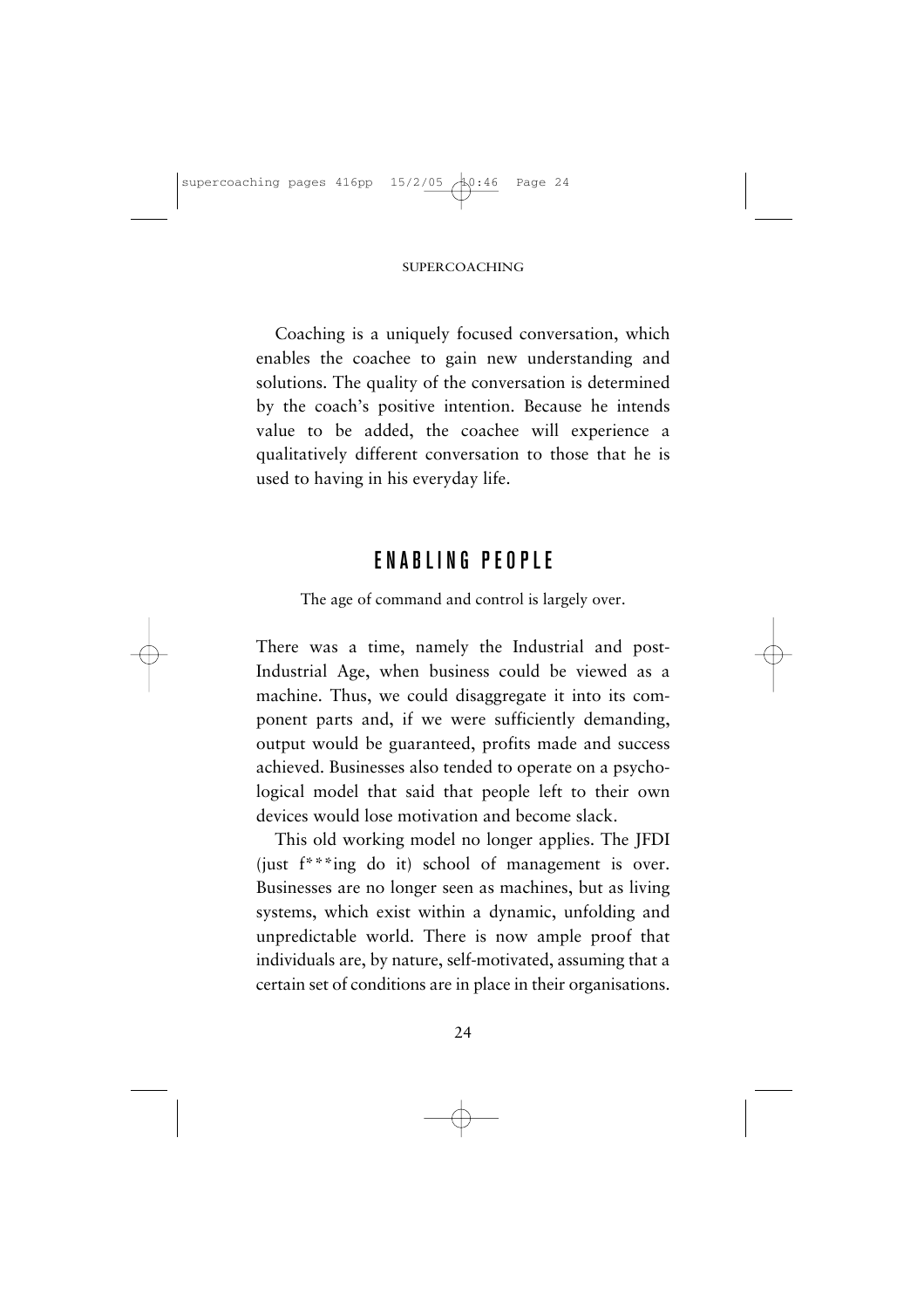The enormous challenge that faces leaders and managers today is how to enable people to operate at their best in a speeded-up, constantly changing and uncertain environment, particularly where, as is often the case, a manager has less knowledge, experience and understanding of the job than an employee. This situation is exacerbated by a radical shift in expectations, where the accent on personal freedom and choice means that people resist either overtly or covertly the imposition of control over them. Any readers that have or have had teenage children will bear testimony to this fact!

Coaching is an enabling process. It fits perfectly into the world in which we now live because it is diametrically opposed to a command-and-control approach. A coach assumes that people have inherent capabilities, can learn quickly and, when correctly focused and inspired, will give of their best, even, in many cases, out-perform what they and their manager thought was possible. An effective coach enables his coachee to discover his own way of moving forward.

#### LIBERATING TALENT

In 1997, a groundbreaking McKinsey study exposed the 'war for talent' as a strategic business challenge and a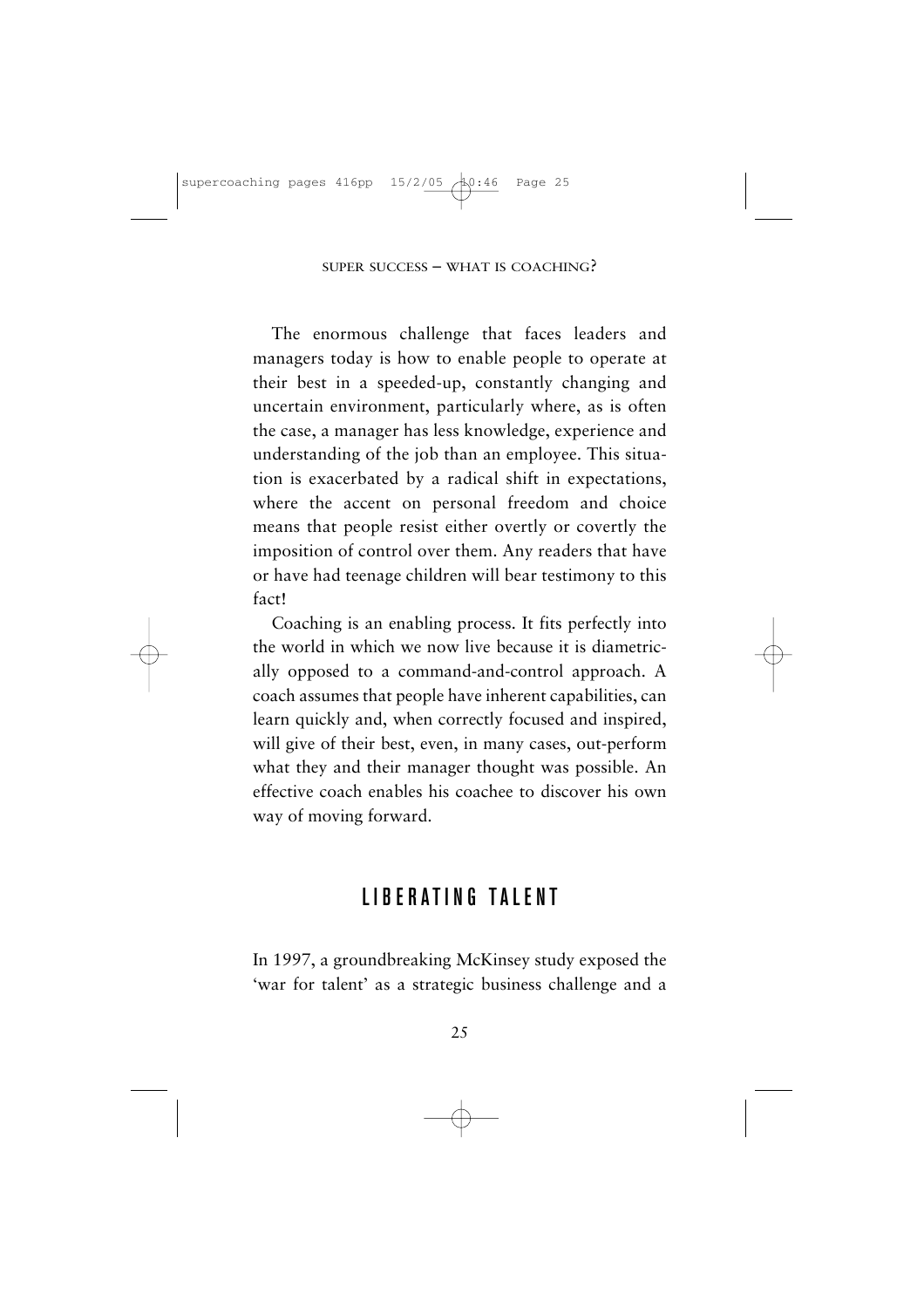critical driver of corporate performance. Then, when the dot-com bubble burst and the economy cooled, many assumed the war for talent was over. It's not. We live in an age where, in certain sectors of industry, employees call the shots – they hire their employer. The race to be employer of choice has never been hotter and an organisation that invests in developing its talent is employing a key factor for success. If it doesn't, the best and brightest will go elsewhere.

The conversation about talent must no longer be confined to the world of arts and sport. As much as discussing the immense talent of Maria Sharapova, Roger Federer, Wayne Rooney and Nicole Kidman, we need to talk about nurturing and developing the talent in our organisations. Ed Michales, a McKinsey director, said in an interview with *Fast Company* magazine, 'For many companies, people are the prime source of competitive advantage. Talented people, in the right kind of culture, have better ideas, execute those ideas better – and even develop other people better.' As Larry Bossidy, the CEO of AlliedSignal, put it, 'At the end of the day, we bet on people, not strategies.'

Looking after talent becomes even more important in a climate of constant change and uncertainty. Stable employment is gone. We're on our own. Morgan McCall noted in *High Flyers: Developing the Next Generation of Leaders*, 'Personal change is an emotional undertaking. Uncertainty, fear, loss, damage to self-esteem, intimid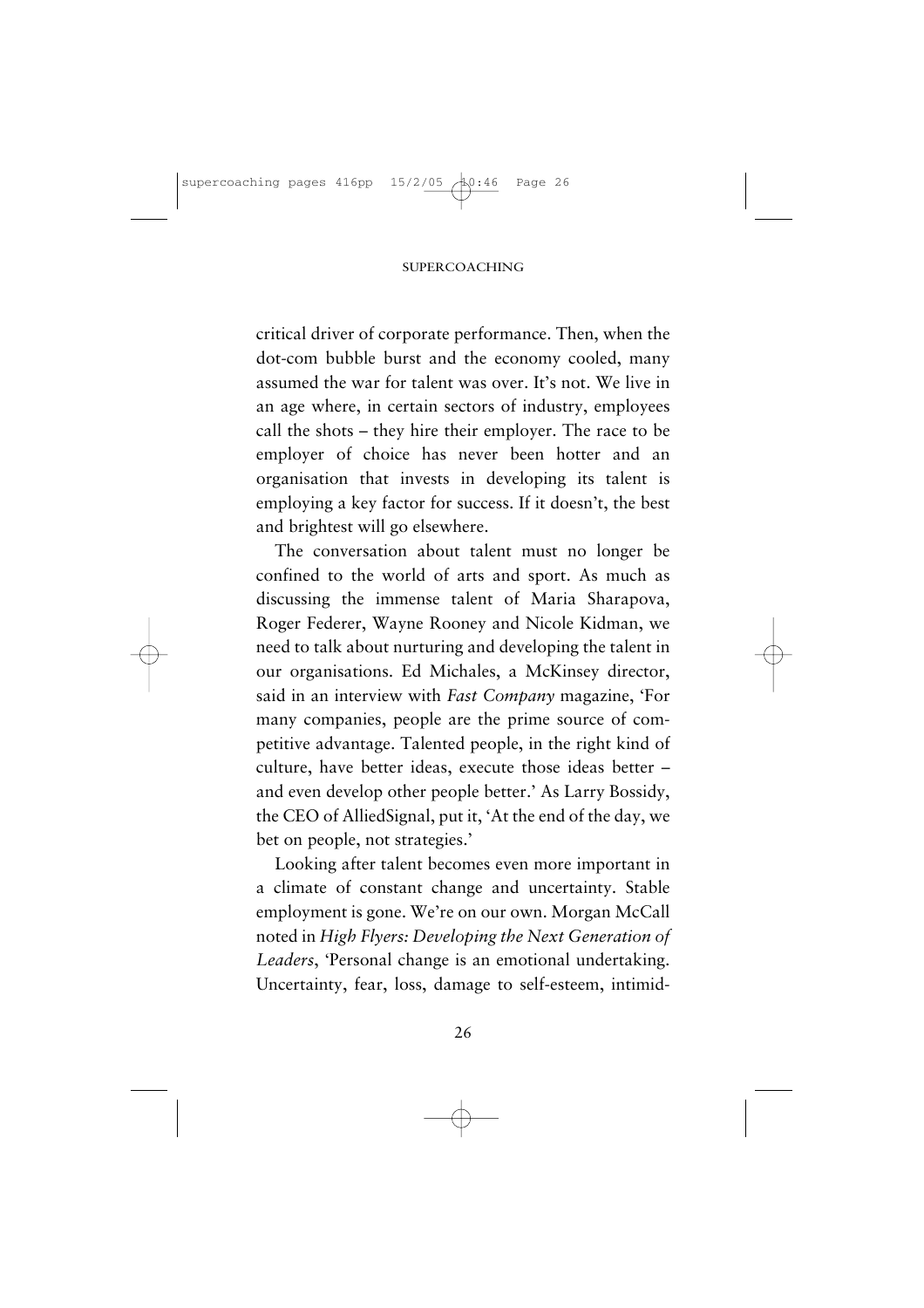ation and humiliation are significant and potentially debilitating emotions . . . As with any weighty challenge, knowing that people care about you and will offer support, can help someone hold on, try again, get back up and otherwise persevere.' Coaching bridges the gap. It provides the necessary focused attention, support and challenge to ensure that we continue to move forward in a positive direction.

If we take the opposite route, operating in a macho, bullying and manipulative environment, where no coaching takes place, it will have a damaging effect on our performance and health. According to Cary Cooper, Professor of organisational psychology and health at Lancaster University Management School, the most recent large-scale study of workplace experiences in the UK found that as many as one in four people were bullied at work within the last five years. He says, 'People who are bullied may experience increased anxiety, depression, a loss of self-confidence and selfesteem, an impulse to blame themselves and a sense of powerlessness.' Where there is limited development of talent, companies will incur a high price in absenteeism, recruitment and training. Coaching is a small investment to make to retain and develop our best people.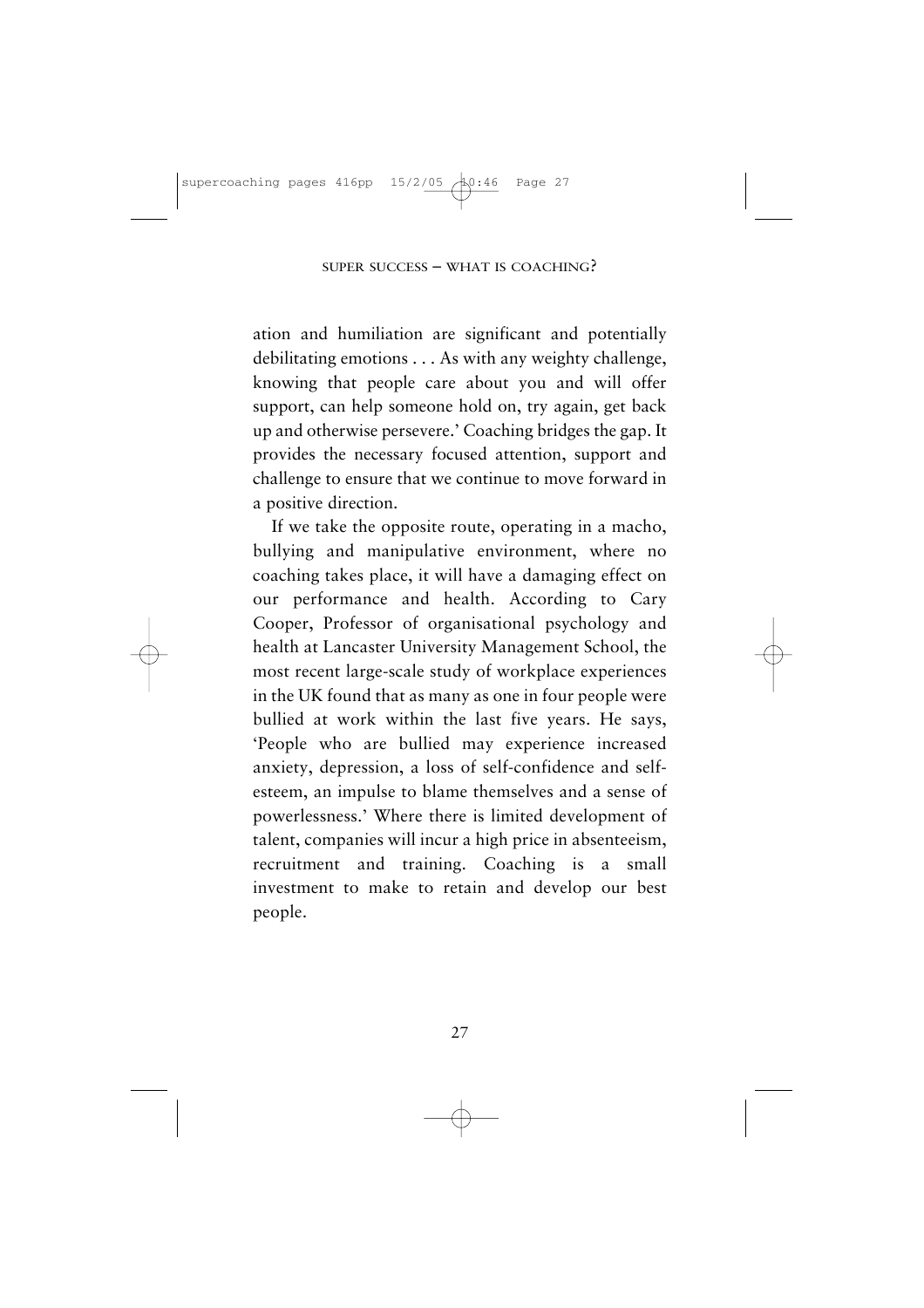# REALISING POTENTIAL

Is it possible for someone who has never played tennis to have a 50-ball rally from the baseline within 30 minutes of picking up a racket? Timothy Gallwey posed this question to some of the UK's leading tennis coaches in the early days of an Inner Game tennis demonstration. The overwhelming response was one of disbelief. Tim then went on to explain that by holding on to a limiting point of view, coaches might never find out the potential of their coachees because they were unlikely to create the appropriate conditions in which a new pupil could realise it. To prove his point, he proceeded to coach somebody who had never played tennis before and created such a level of relaxation and focused attention that, after 20 minutes, the coachee was able to sustain a 50-ball rally. Although the demonstration failed to reach the level of an Andy Roddick rally, Tim Gallwey nevertheless achieved a goal that the tennis coaches believed to be impossible.

We have tremendous potential. Yet we also have the ability to interfere with it. Limiting beliefs is one form of interference. Other internal factors include a negative inner dialogue, confusion, a feeling of being overwhelmed, fear and an inability to focus. External distractions can include our boss, an excessive workload, a lack of communication and unclear expectations.

A useful equation when thinking about fulfilling potential is: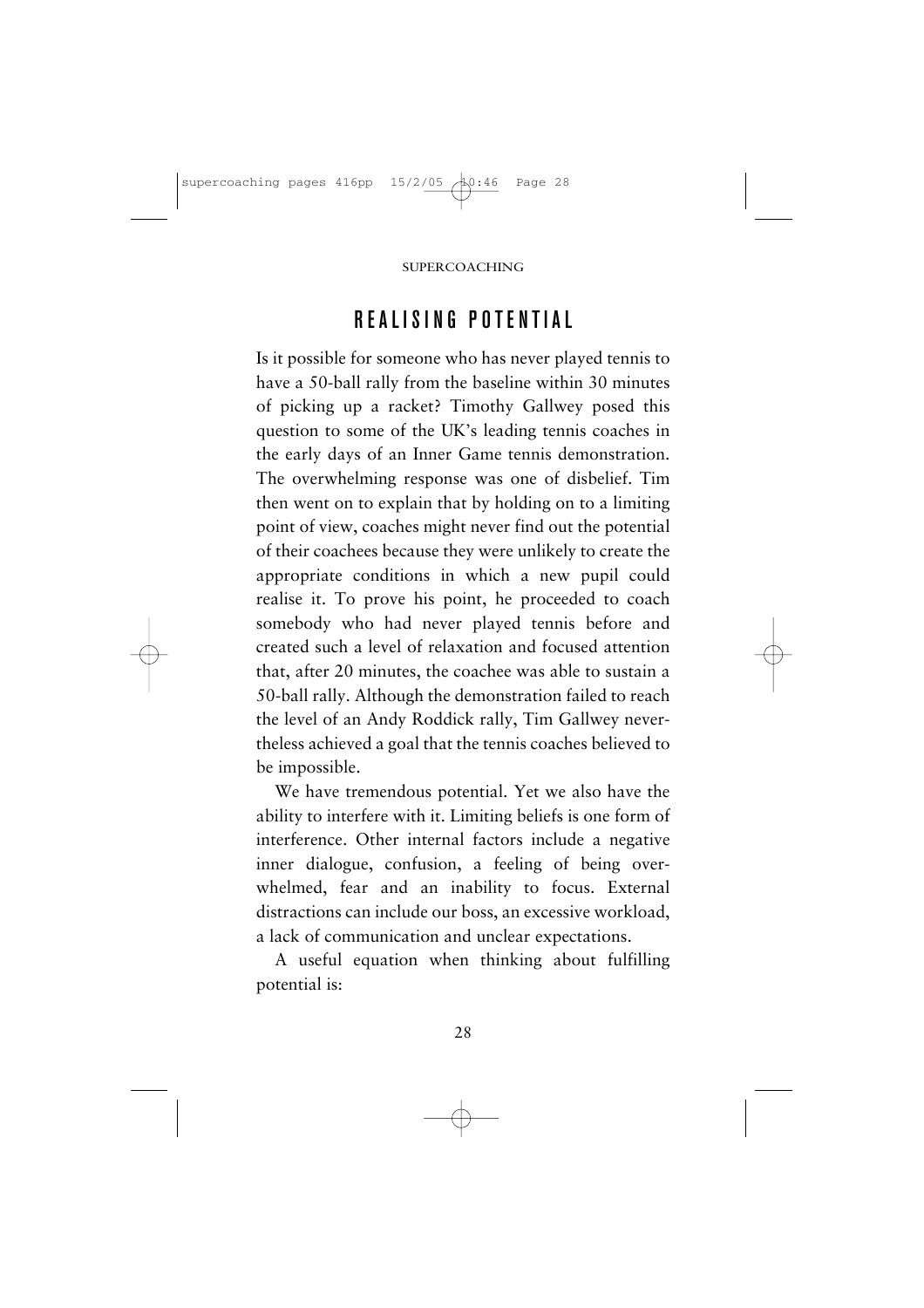#### Performance equals Potential minus Interference  $(P = Po - I)$

Our performance is our inherent potential minus interference. In other words, reverting back to the tennis court, if we have the potential to hit a great backhand, then a lack of confidence or inability to focus will interfere with our potential and mean that our performance is diminished.

Watching Goran Ivanisevic become one of Wimbledon's most improbable champions, beating Pat Rafter in five riveting sets after barely getting into the tournament, was a stunning example of what's possible if we overcome interference. Two points away from defeat, he fought back to lead 8–7 in the fifth set. He fell behind 15–30 in the last game, then fired a 116-mph ace on his second serve to tie it. He wiped his face, then asked for the same ball for his next serve. His 27th ace, and a 40–30 lead, followed seconds later. One more point and the championship would be his. Again, he wiped his face as he fought to hold back his tears. Then he double-faulted. He got the advantage again, but, once more, he double-faulted. Rafter hit a ball wide and Goran had his third match point, only to lose it again. Ivanisevic got to his fourth match point and reached back for one last big serve. Rafter hit it into the net and Ivanisevic was off, running through the cheering crowd to embrace his father.

Coaching helps to eliminate or bypass any interference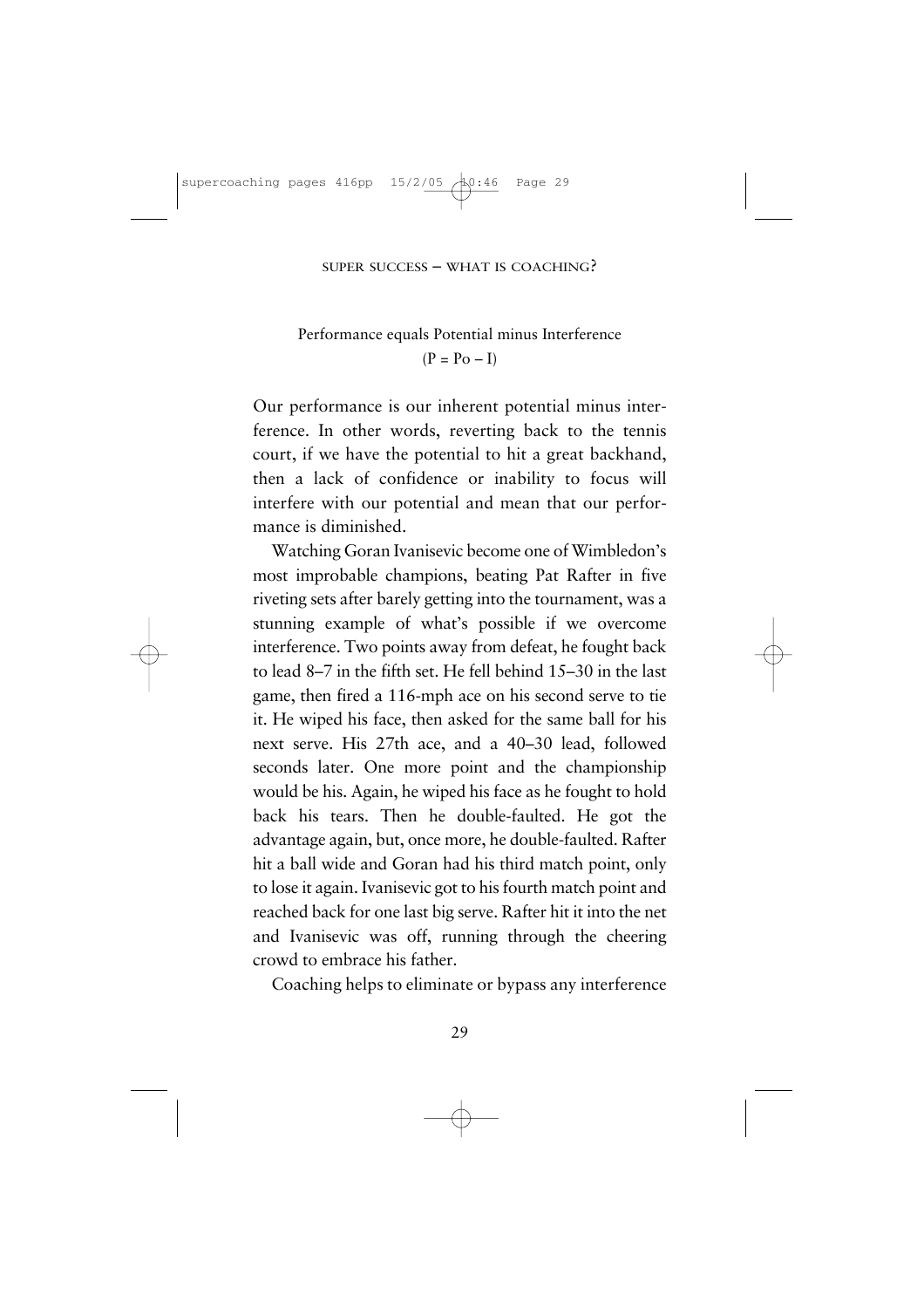so that performance becomes closer to the inherent potential of an individual. Through the process of shining the light of awareness on the possible obstacles involved, the coachee is able to devise new, winning formulae to achieve higher performance.

#### ACH IEVING HIGH PERFORMANCE

*Graham*: I had been coaching the partner of a management consultancy firm. Although Peter was only in his 30s, he had achieved a great deal and was destined for further success. It therefore came as no surprise when he was headhunted to become the UK MD for a global transport company. We explored the pros and cons of making this move and he decided to take up the offer. He also expressed a desire to continue our coaching relationship for the first 12 months of his new job and wanted my opinion as to what would work best. I suggested that the most critical time was his first hundred days in the new role, and that his future success was heavily dependent on his initial leadership impact and early accomplishments.

Before commencing his new role, we agreed that the purpose of his SuperCoaching programme was to ensure and accelerate his success. Peter defined his intended results and success measures as:

30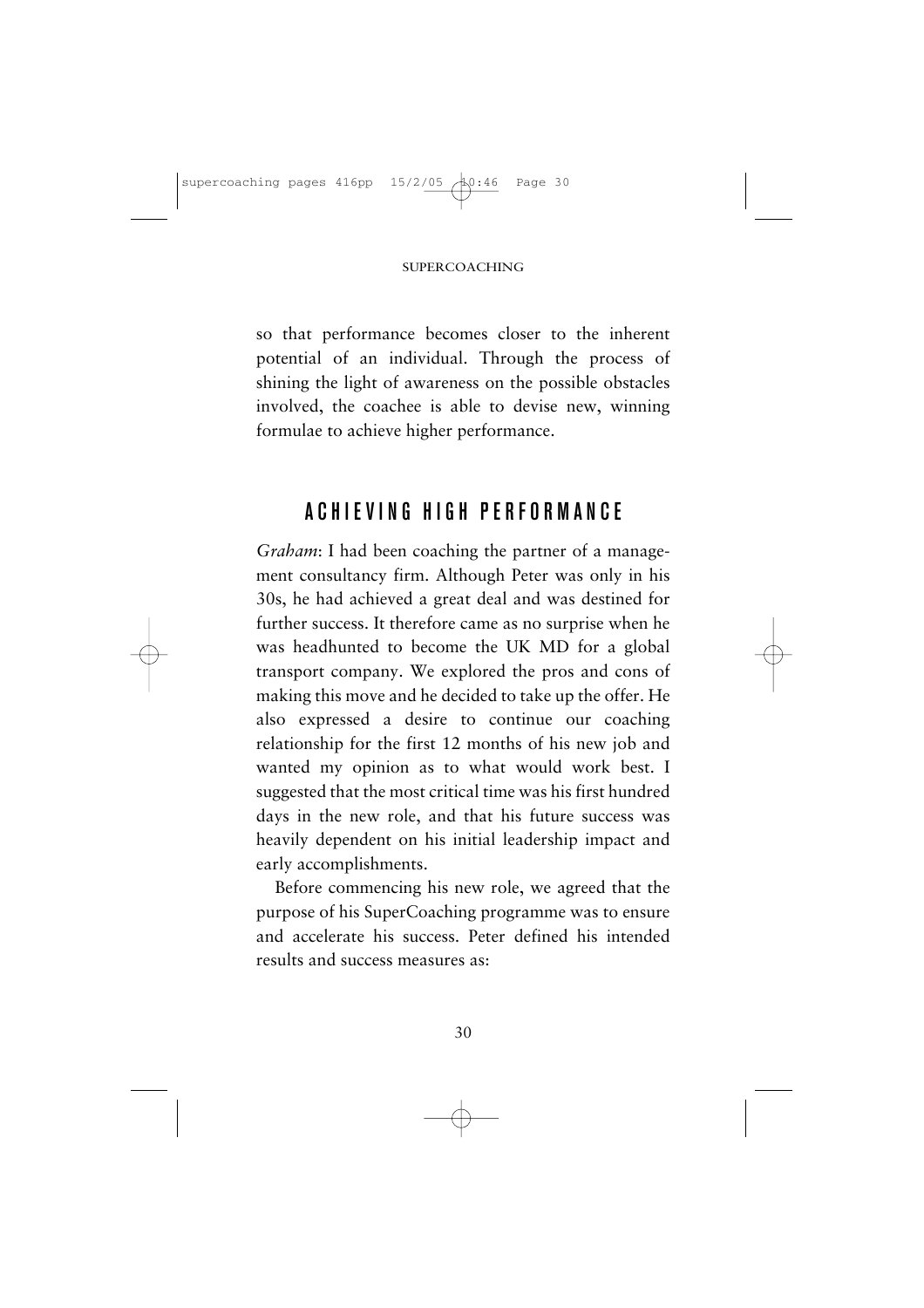- The achievement of identified key milestones in his first hundred days.
- To develop an effective leadership style and process for delivery.
- To ensure a work–life balance.

We agreed that the targets for his first hundred days would include:

- Structure defined and decisions made on senior individuals.
- Identification and achievement of quick wins in order to establish credibility and an output focus.
- Articulated vision and culture for the organisation
- Buy-in and commitment to the vision and culture from the board, executive team and employees.
- Clearly defined 12-month goals, strategies and plans agreed with the board, executive team and direct reports.
- Cascaded communication process in place.
- Individual 12-month objectives and development needs agreed with direct reports.
- Effective working relationships with executive team, direct reports and broader network with agreed communication processes in place.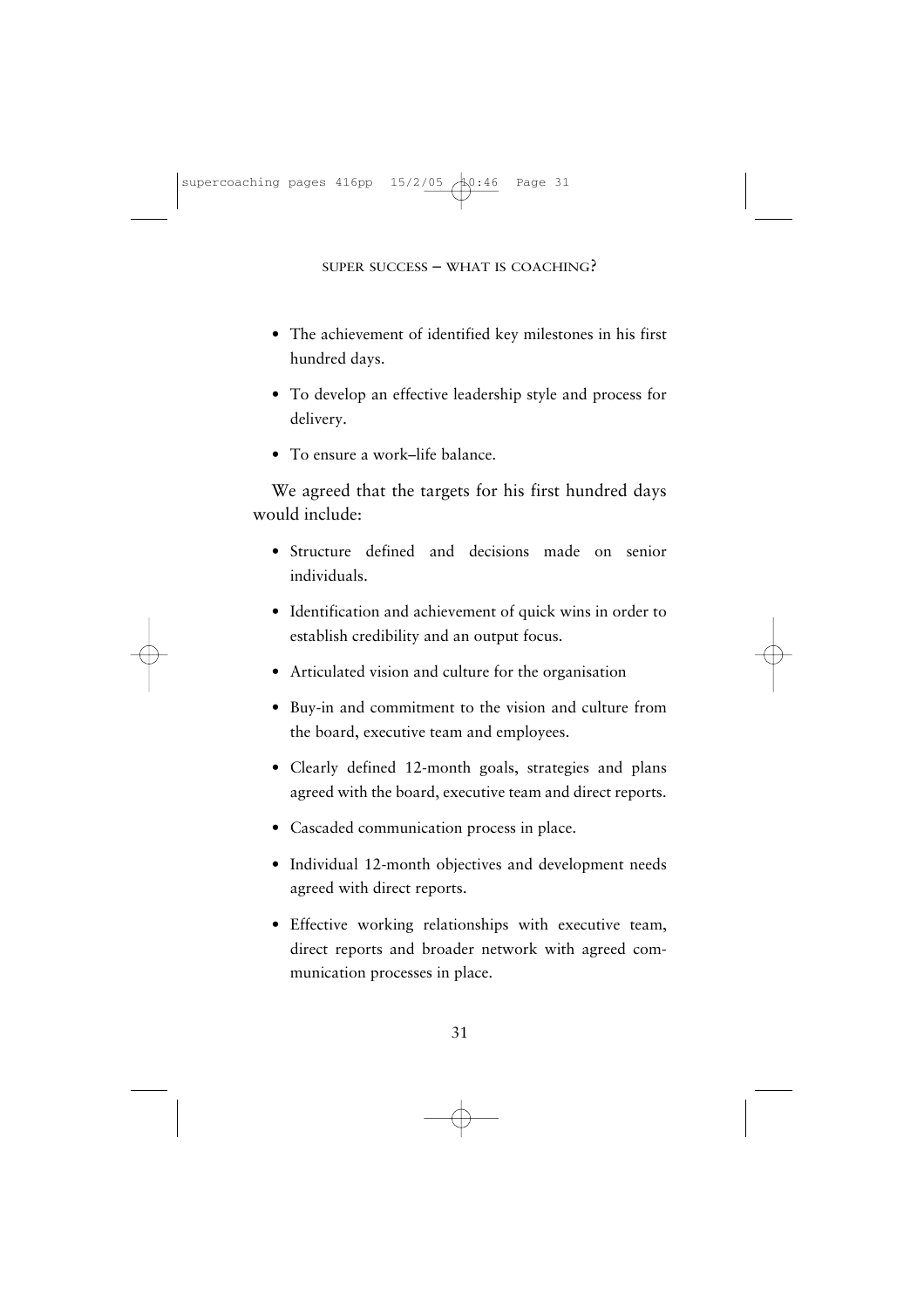- Delivery of agreed quarterly targets and outputs.
- Optimal time usage and life balance.

With the agenda set, I asked him if he had any particular questions about how to play his leadership role and any observations he had on potential pitfalls. Peter's questions were:

- What was the best use of his time?
- What was the best way to evaluate the people in the business, particularly his senior colleagues?
- How to move away from the existing command-andcontrol culture?

His main observation was that it was vital to provide a clear direction and to communicate it effectively. He saw that it was important to get out and about amongst his staff in order to understand the business and for them to get to know him. I suggested that a step often missed by people in new roles was to have open and in-depth discussions with senior colleagues about how to work best together and to forge some agreements. I also pointed out that another potential pitfall would be to dive in and rescue operations which he had done in his previous role.

Thus, from the outset, Peter had clarity about what might constitute success in his first hundred days, some key measurable milestones, early thoughts about his leadership style and how to work best with others.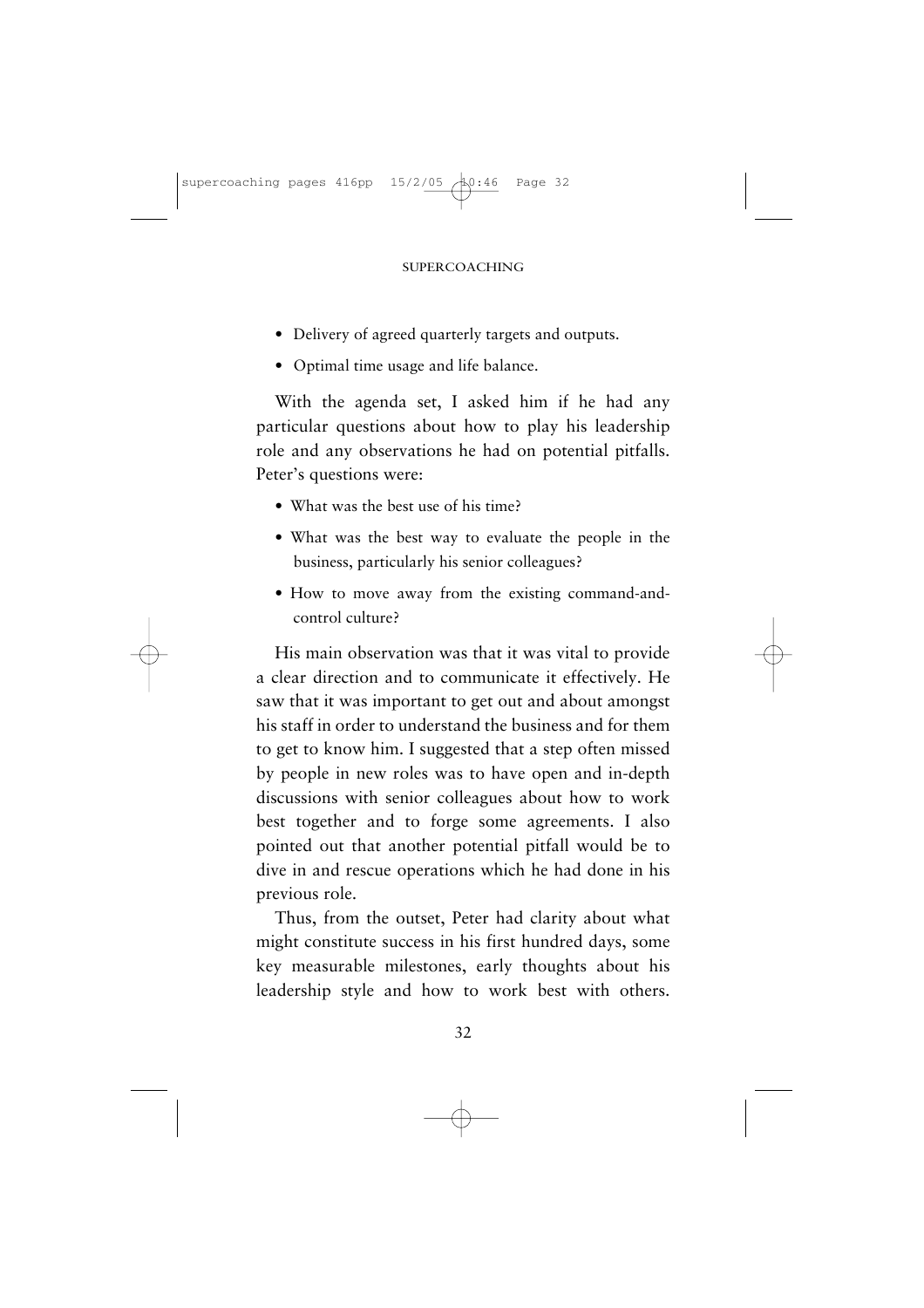Having accomplished this preparatory work, Peter hit the ground running. He was perceived as a highly capable leader and a breath of fresh air. Consequently, he achieved an outstanding start, which exceeded both his and the company's expectations.

There is a strong argument that coaching should be positioned at the top of an organisation for the people already achieving high performance. Our experience in running programmes such as The First Hundred Days is that it ensures that executives receive the necessary support and reflection time to optimise their performance. It also provides a context for addressing the three key elements of achieving high performance, as shown in Diagram 1:



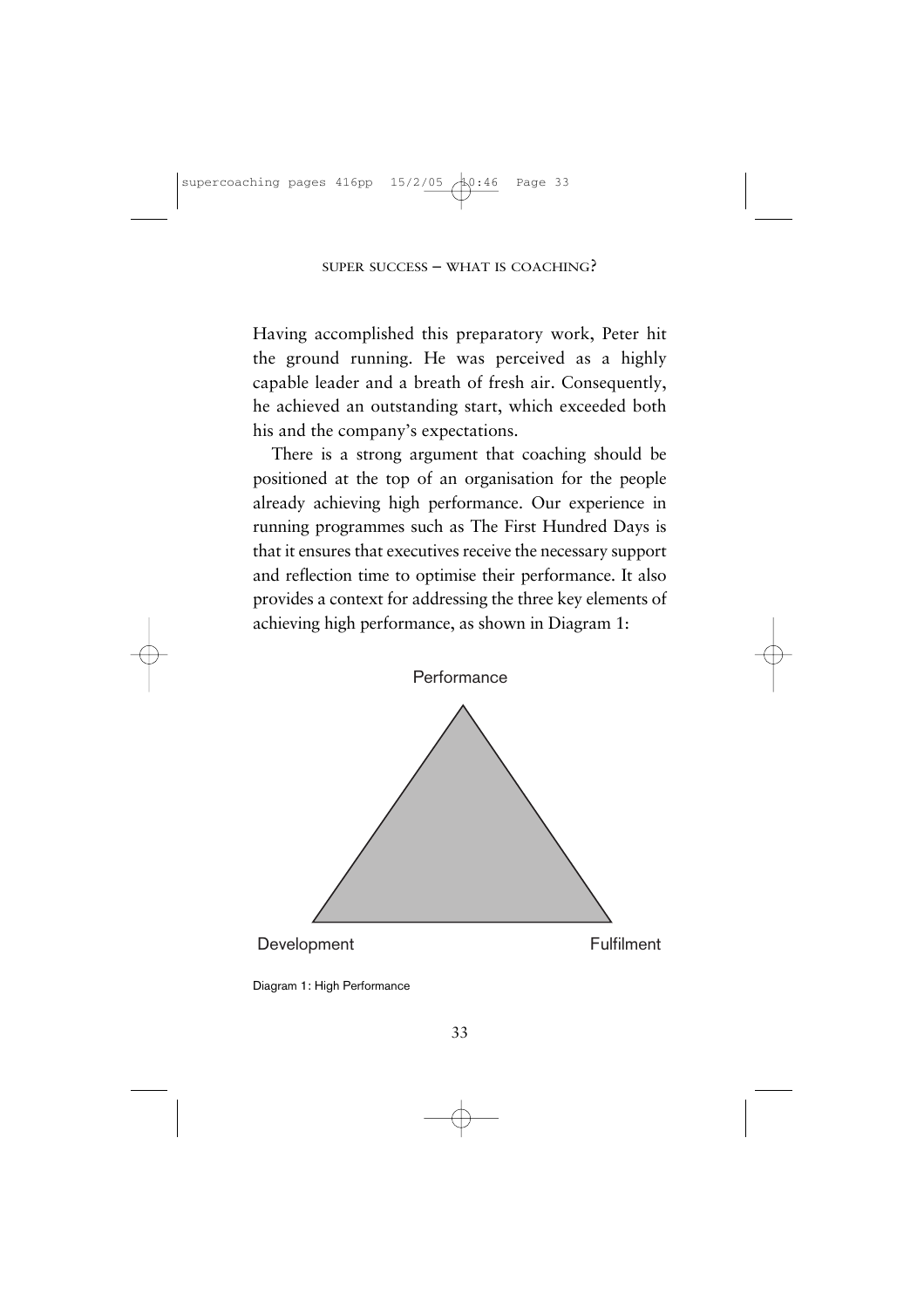The route to sustaining high performance is ensuring that all three facets of the triangle are receiving attention. Coaching helps in this regard by heightening awareness in those areas which may not receive sufficient attention, especially development and fulfilment. The recent report, *Who Learns at Work?*, published by the Chartered Institute of Personnel and Development, showed that learning at work is now increasingly important. Research has also frequently demonstrated that people are more motivated and learn best when they see that it is relevant to their job. Coaching, with its focus on work issues and improving job performance, fits in well with this.

With regard to the significance of fulfilment The Institute of Work Psychology at Sheffield University produced some remarkable research in 1998 which looked at whether the satisfaction of the workforce as a whole related to an organisation's productivity and profitability. Their findings showed a surprisingly clear link, which shed new light on the imperatives and priorities of management. It highlighted the fact that the job satisfaction of the workforce was a very good predictor of subsequent productivity, and a reasonably good predictor of profitability. More satisfied workers are more likely to control the behaviour and influence the efforts of less satisfied workers by encouraging them to aim for higher productivity. It suggested that com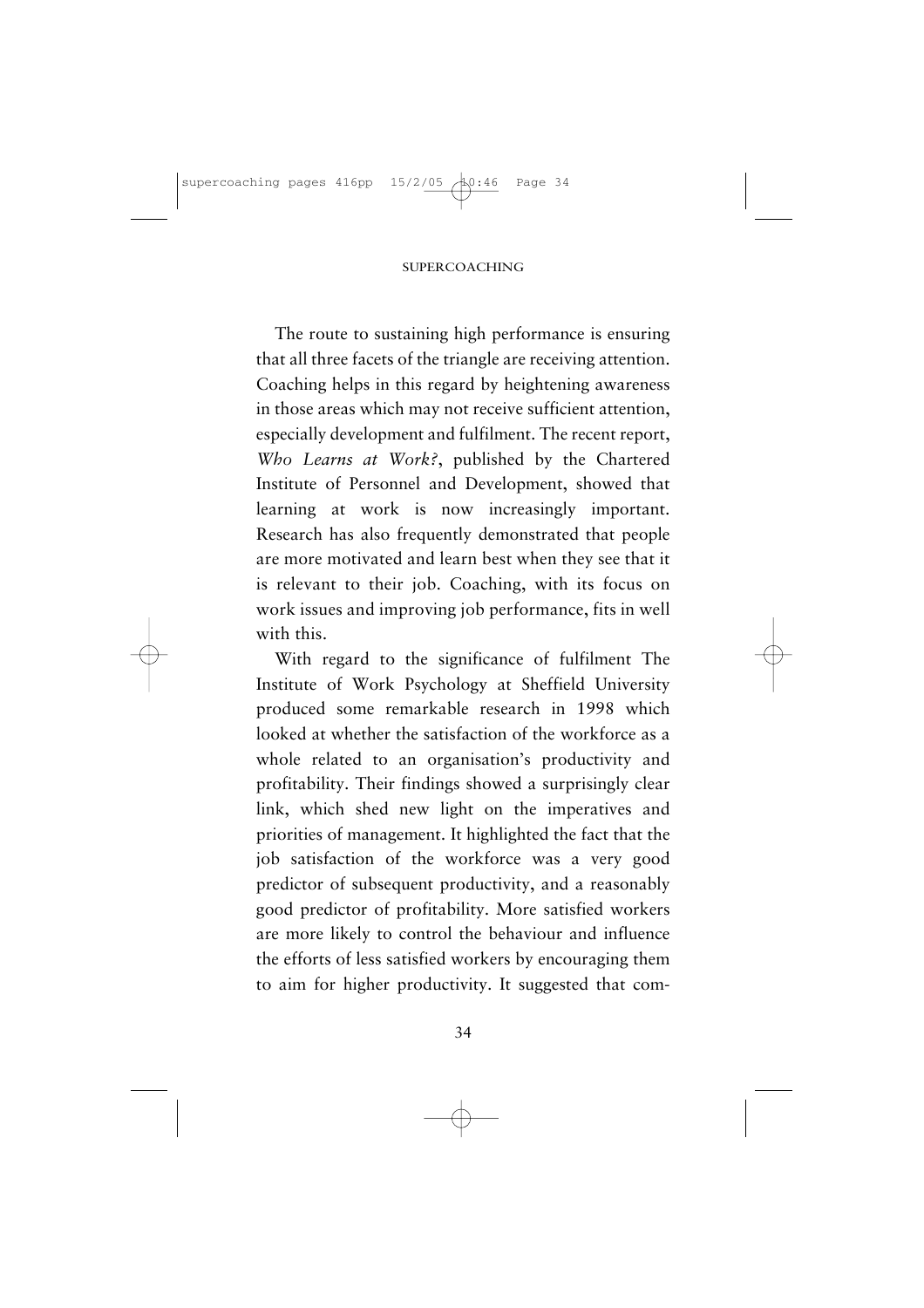panies need to focus much more on the attitudes of the workforce in order to perform well. Coaching covers this ground by ensuring that people derive fulfilment from what they do.

## RAISING AWARENESS

*Graham:* I once coached the CEO of an Irish manufacturing company which had fallen on hard times. Gary had spent most of his first nine months in charge developing a strategy and working with senior colleagues to improve execution in both the sales force and the factories. The business was improving and, as a result, Gary recognised the need to get around, spread the word and build confidence for the future.

We decided to break his job down into its component parts and look at how much time over the next six months Gary should spend out and about with colleagues. He set a target of 40 per cent, which amounted to two days a week. I asked him to estimate how much time he had already spent going around the business in his first nine months. He estimated about 20 per cent. I wanted to check the reality of this figure to help Gary see whether his perception was accurate and to recognise how big a step he was suggesting. My concern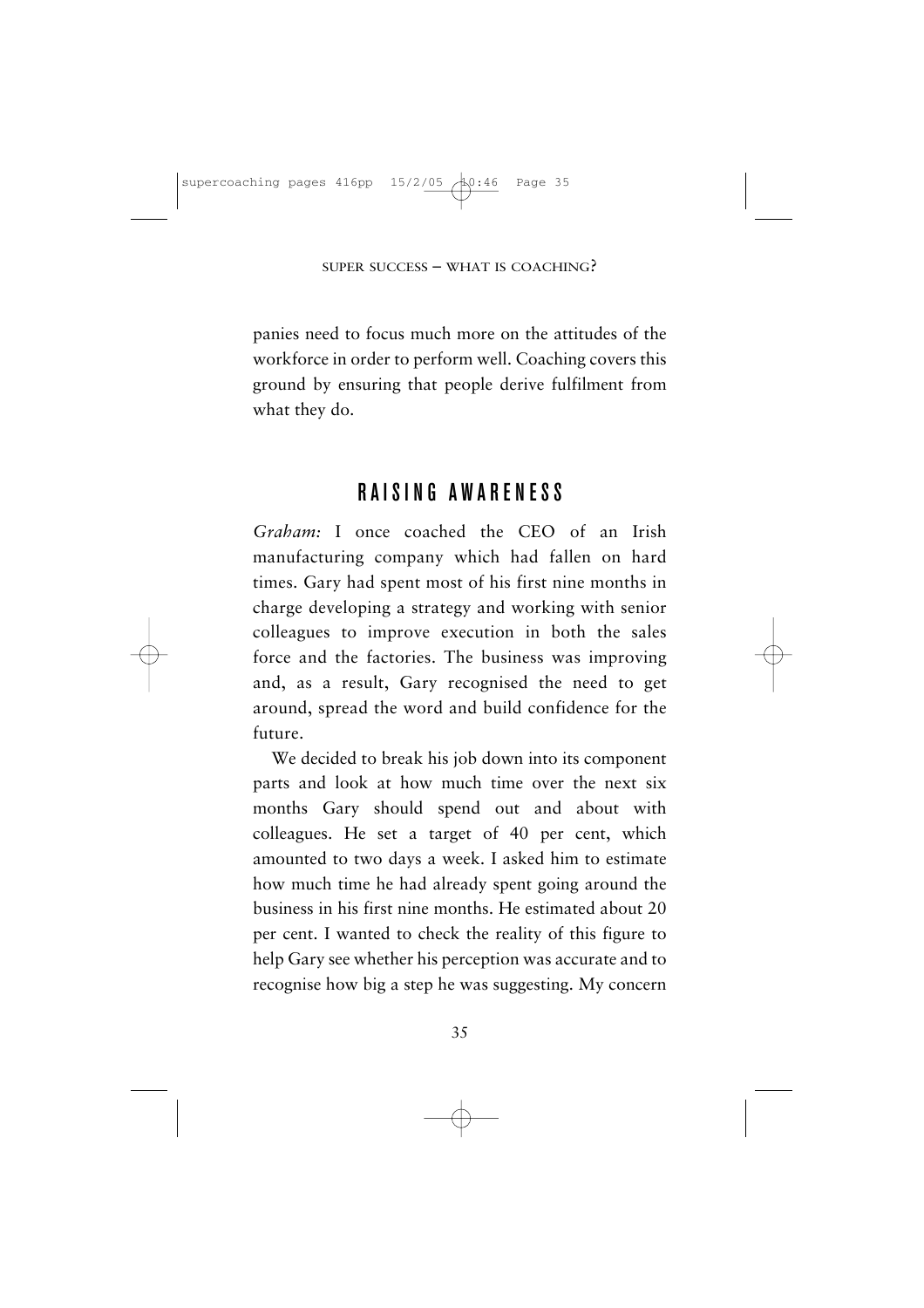was that if it was too big a change from his past schedule it might be difficult to implement.

Gary asked his PA to track back through his diary and tell him how much time he had spent out of his office. She came back with a figure of 8 per cent, which surprised him so much so that he double-checked it to ensure that it was right. Sure enough, it was correct and consequently he realised that shifting from less than half a day a week to two days was too big a jump. He ran the risk of missing his target, which he realised was unrealistic in the first place. Eventually, Gary decided to set up an incremental increase over a sixmonth period so that he could successfully reach his goal.

The power and effectiveness of coaching comes from helping a coachee raise his awareness of his goals, current reality, possible options and action steps. In many cases the mere act of becoming more aware of what is being discussed can lead to change. By helping a coachee pause the busyness of his life and shine the light of awareness on his situation, a coach can help him to see things more clearly, resolve outstanding issues and take conscious steps forward, secure in the knowledge that he has thoroughly explored his situation.

36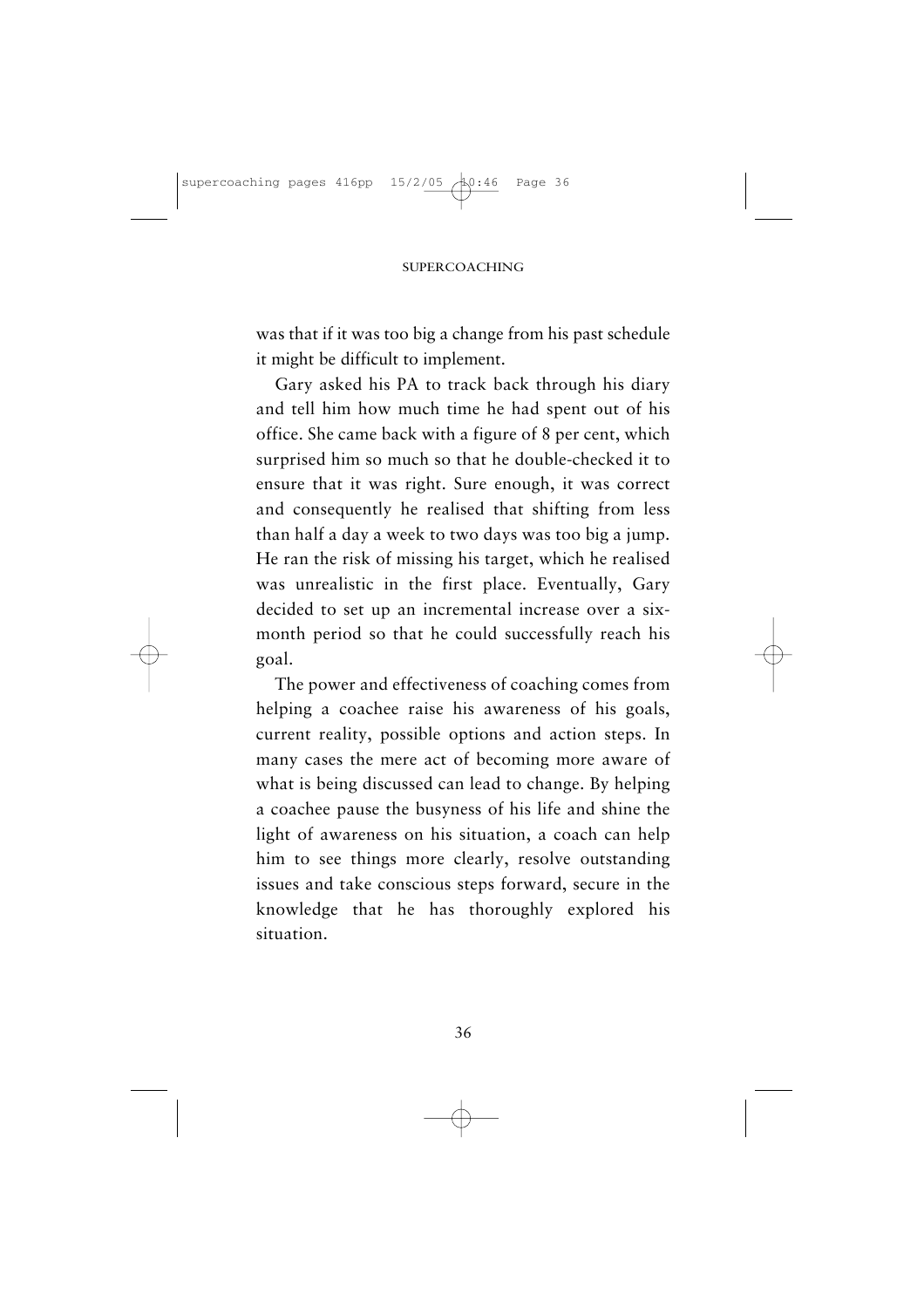## GAINING INSIGHT



'You were a gingerbread man in a past life. That's why your boss is always biting your head off.'

*Ben*: I hit a turning point in my life about four years ago. My wife, Veronica, said very firmly that she wanted a child. We had been married for about four years and, although children had been discussed, we were enjoying our careers and lifestyle. As a result, I'd put the idea in the background. My initial response was, 'No way. I'm already too busy. How can I put a child on top of my schedule? What about the responsibility and financial pressure?' This made little impression on Veronica and she once again stated her desire to have children, with or without me! It was time for some soul searching. I put it top of the agenda with my coach and committed to looking at it.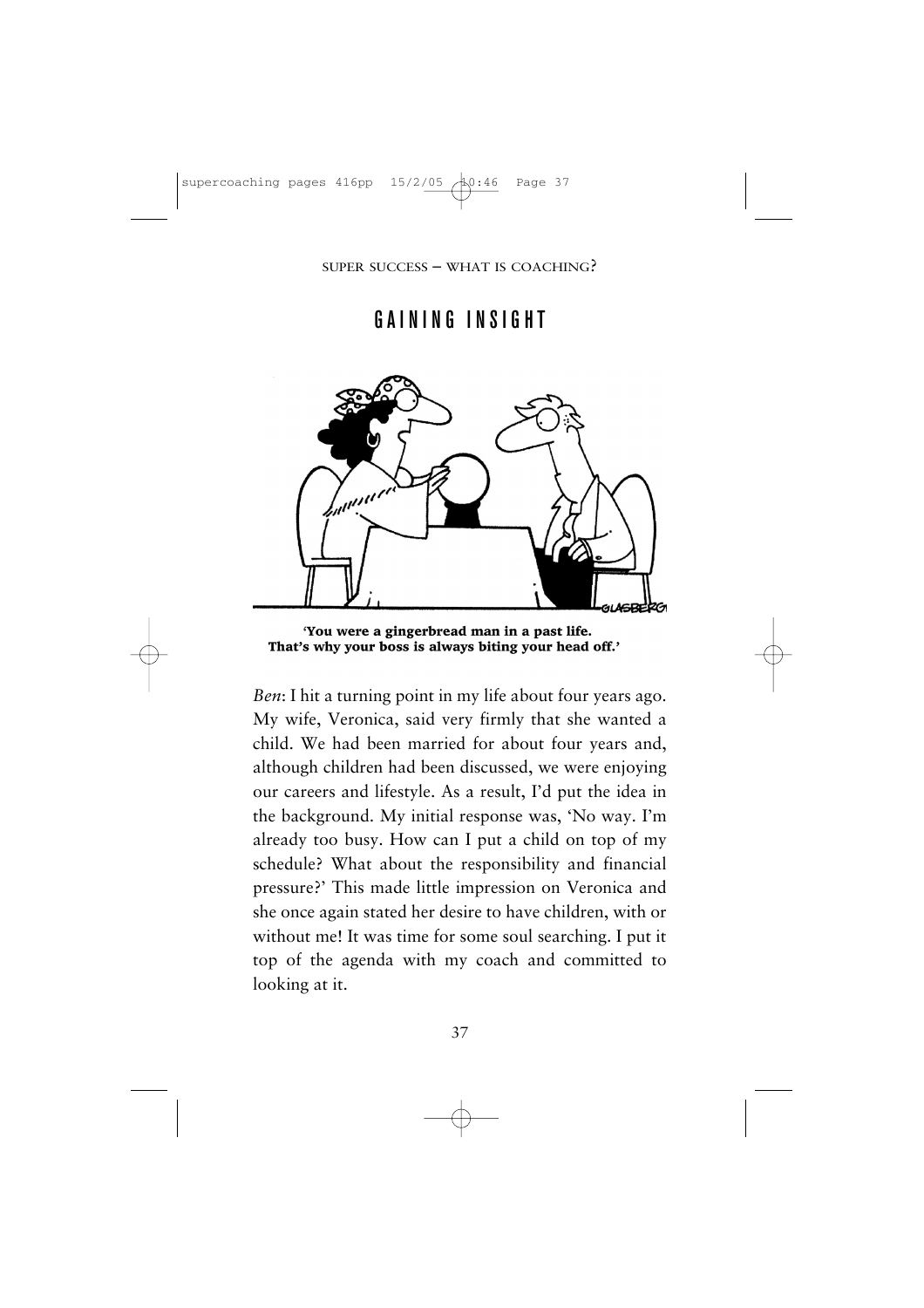It was a powerful process exploring what having children meant to me; my hopes and fears and my resistance. My coach continued to probe until I realised that one of my blocks was connected to a family joke that my father had never wanted children and had always put his career first. There are some definite similarities between my father and myself, so I committed to talking it through with him to get his input. We went out for dinner and I asked him about the impression I had that he hadn't wanted children because his career was so much more important. His response surprised me. He said that he had taken it for granted that he'd have children, therefore it was never an issue. Although he was wrapped up with his work at the time, he admitted that having children was the best thing in his life.

Gaining this insight had a major impact on my decision-making. I felt a weight lift, as if I'd been given a green light. Suffice to say, four years later, having my daughter, India, in my life is my greatest joy.

One of the great values of coaching is to enable reality to be faced clearly in order to create the possibility for new insights to emerge. The capacity of people to solve their own problems and move forward never ceases to amaze us. Coaching provides the opportunity for a coachee to gain new insights into his strengths and weaknesses, what's working and what isn't, and what he

38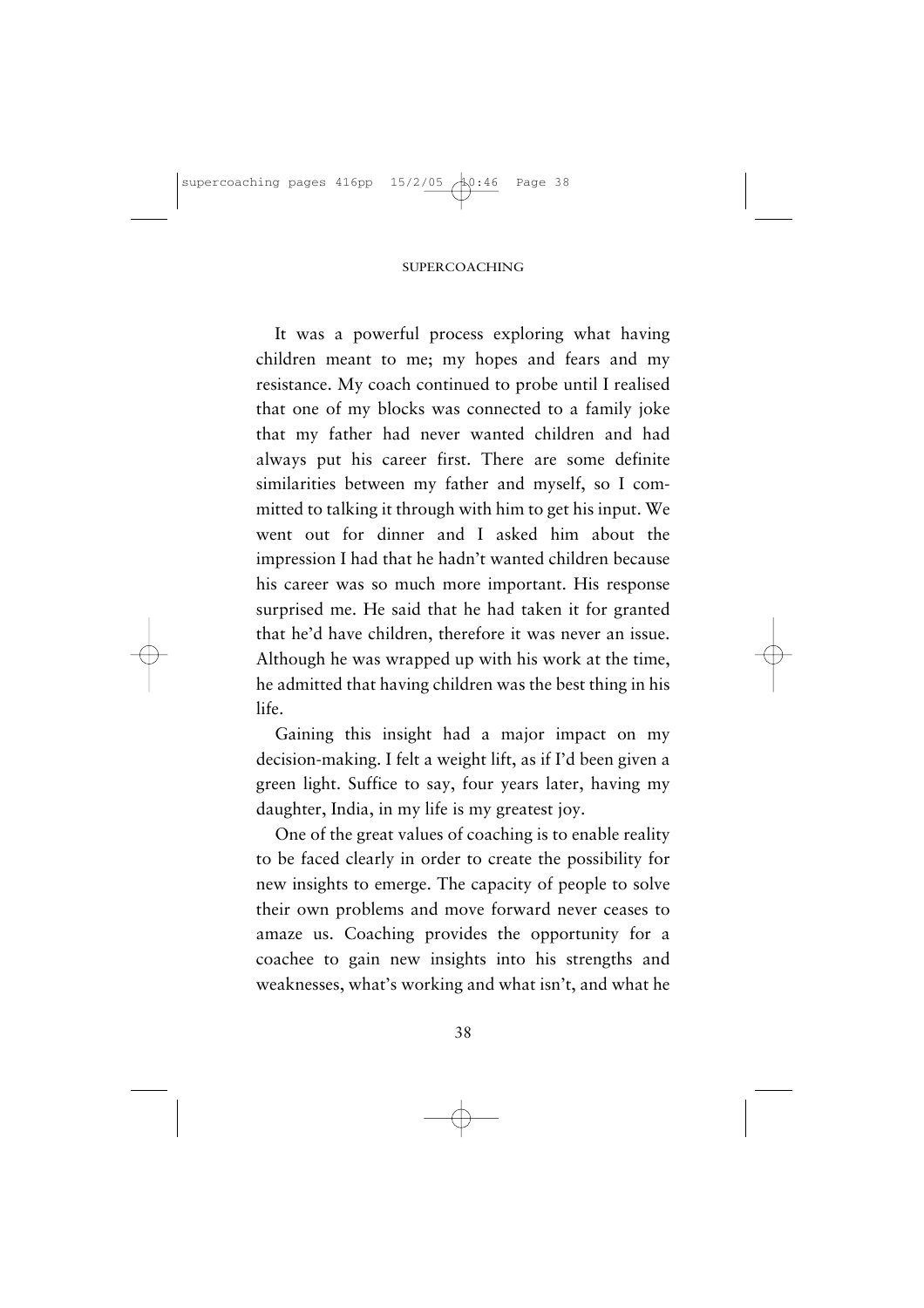does and doesn't want. An insight is when we see something in a new way or uncover something we were previously unaware of. It is a way of seeing the world anew and can result in giving new options, providing relief, or even making life-changing decisions. Gaining fresh insight is like clearing away a fog. As we dig down to a deeper level of awareness within ourselves, realisations that may have been sitting there for a long time can become uncovered.

## CREATING COMMITMENT

*Graham*: Many years ago, I worked with a coach on going beyond what I thought was possible for myself in order to achieve some of my dreams. One of my desires was to give my family a lifestyle free from financial worry. My coach got me to connect emotionally with how I felt about my current reality of being unable to provide for my family in the way I wanted. A rage generated within me about my unwillingness to carry on with my life as it was. A passionate commitment was stirred to do things differently. That year my income rose considerably and I have never looked back in relation to giving my family what they want. At the time I set those goals, it seemed ridiculously over optimistic. However, I came to learn that, through effective coaching, the power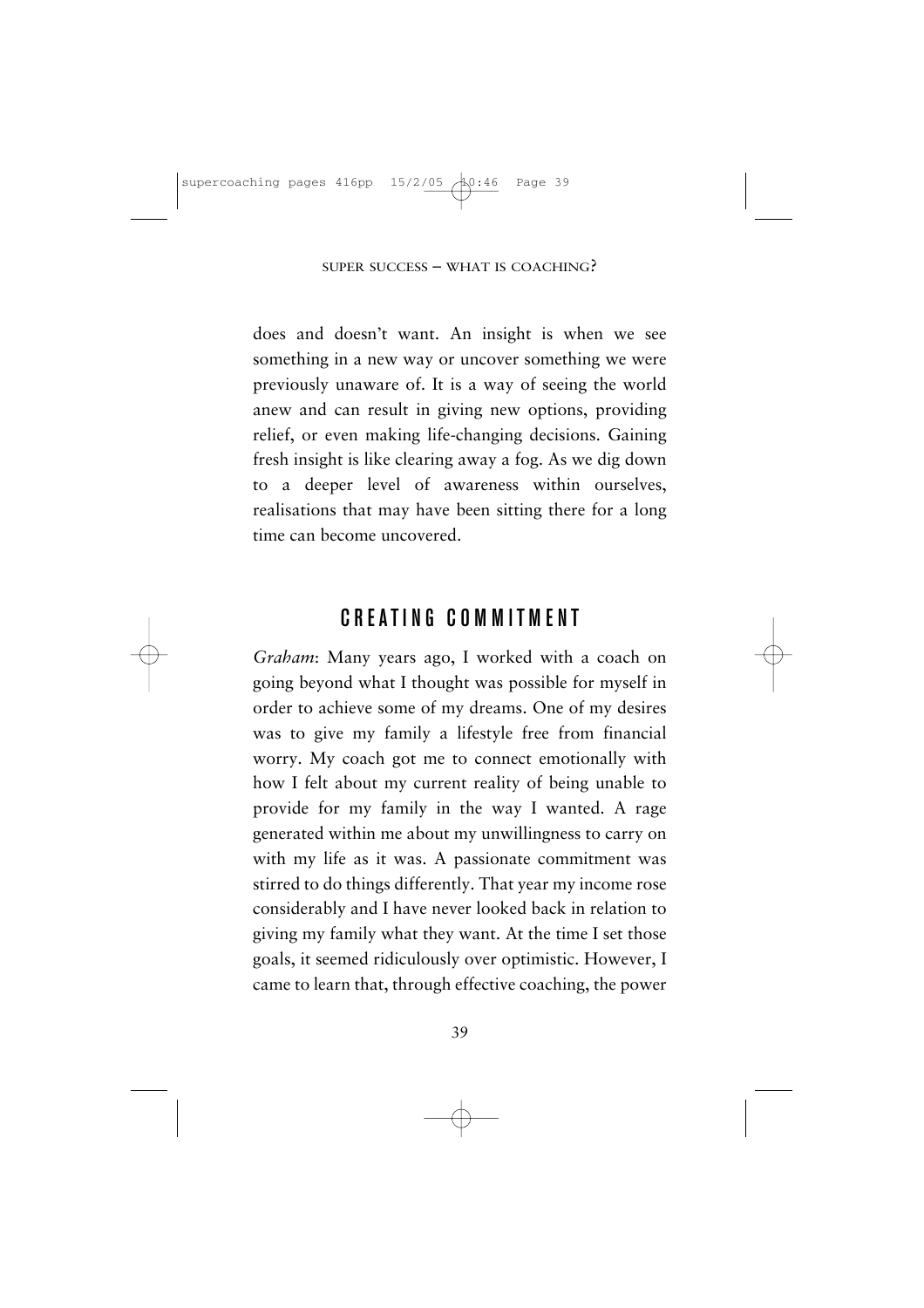of commitment can be tapped into, which then unleashes the inherent ability of the coachee.

As the German poet Goethe said: 'Until one is committed, there is hesitancy, the chance to draw back, always ineffectiveness. Concerning all acts of initiative (and creation) there is one elementary truth, the ignorance of which kills countless ideas and splendid plans: that the moment one definitely commits oneself, then providence moves too. All sorts of things occur to help one that would never have otherwise occurred. A whole stream of events issues from the decision, raising in one's favour all manner of unforeseen incidents and meetings and material assistance, which no man could have dreamed would come his way. Whatever you can do, or dream you can, begin it now. Boldness has genius, power and magic in it.'

Coaching creates commitment by impacting the will of an individual. As the coachee explores his reality, he is faced with a test of his commitment about different aspects of his life. By staying open and honest, he is able to identify any blocks that may have prevented him from taking previous action, such as cynicism, anxiety or a lack of confidence. By resolving these issues, a new level of commitment is generated, enabling him to take steps about which he had been vacillating. He is able to move from a position of 'could do' to 'will do', from 'problem' to 'project' and from 'powerless' to 'powerful'.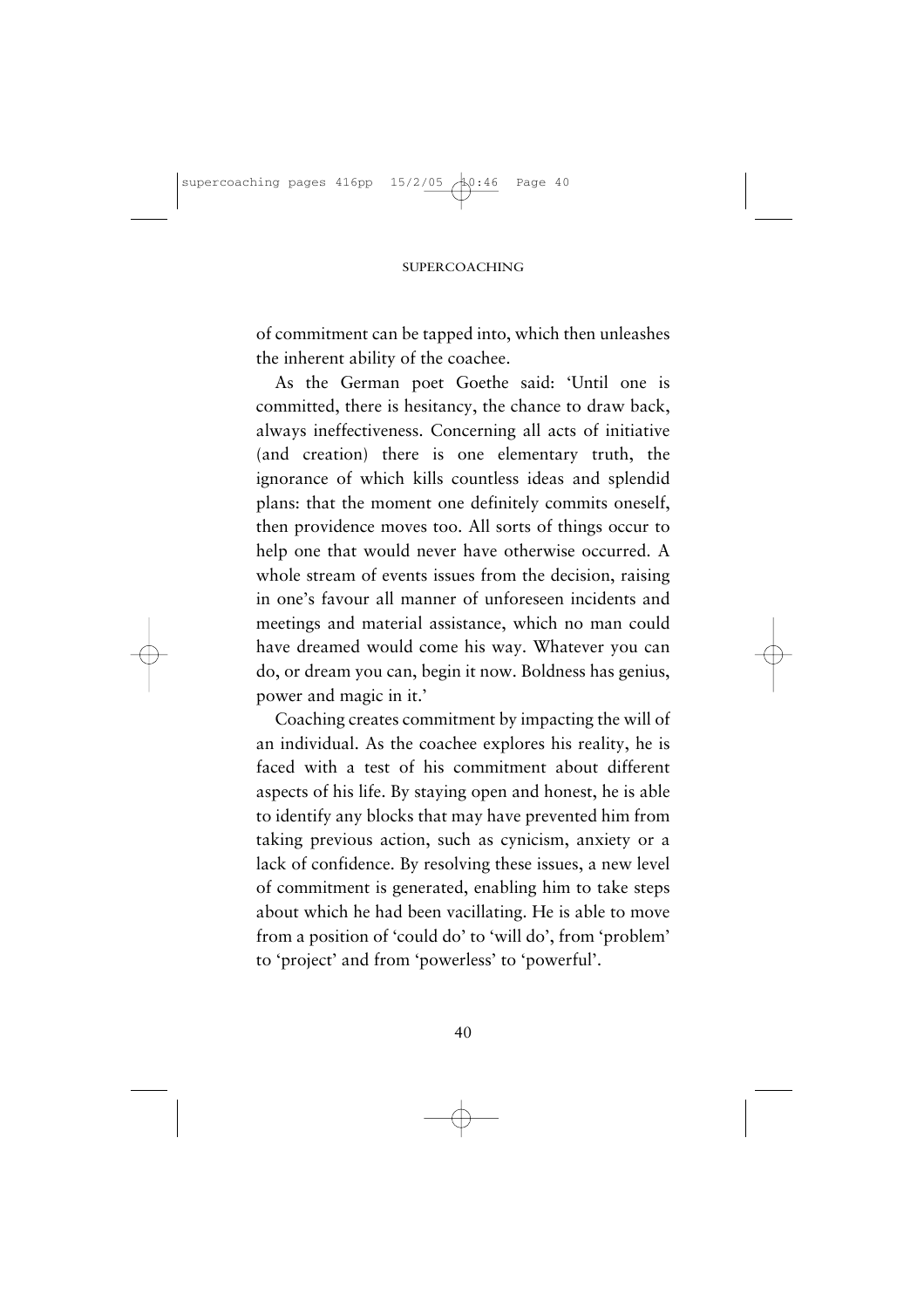## ESTABLISHING MEANING

*Ben*: Charles worked as a manager within an engineering department. He put in long hours and delivered the required output, but was deeply frustrated. He described his situation as comparable to being on a conveyor belt. He felt trapped by his responsibilities of managing his team, hitting his objectives and providing for a family. He was jaded and exhausted.

Our coaching sessions provided temporary relief from the relentless pressure and enabled him to address the critical issue of meaning in his life. Charles admitted that he felt confused about what really mattered to him and had let himself be dictated to by the influences around him. Through asking important questions about what he wanted, who he was, his identity, core values and the purpose of his life, he was able to reconnect with a sense of meaning.

It transpired that his core value was love, which he had never been able to reconcile with business. Through a process of unpicking what love meant to him, Charles was able to see how he could begin to translate it into his life. He started to invest more time and energy in his family. He began to take a genuine interest in the development of his people. He committed to doing a daily check-in to see how he was going to apply love specifically each day. Ultimately, he changed companies, which enabled him to become more overt about what really mattered. He started to challenge his new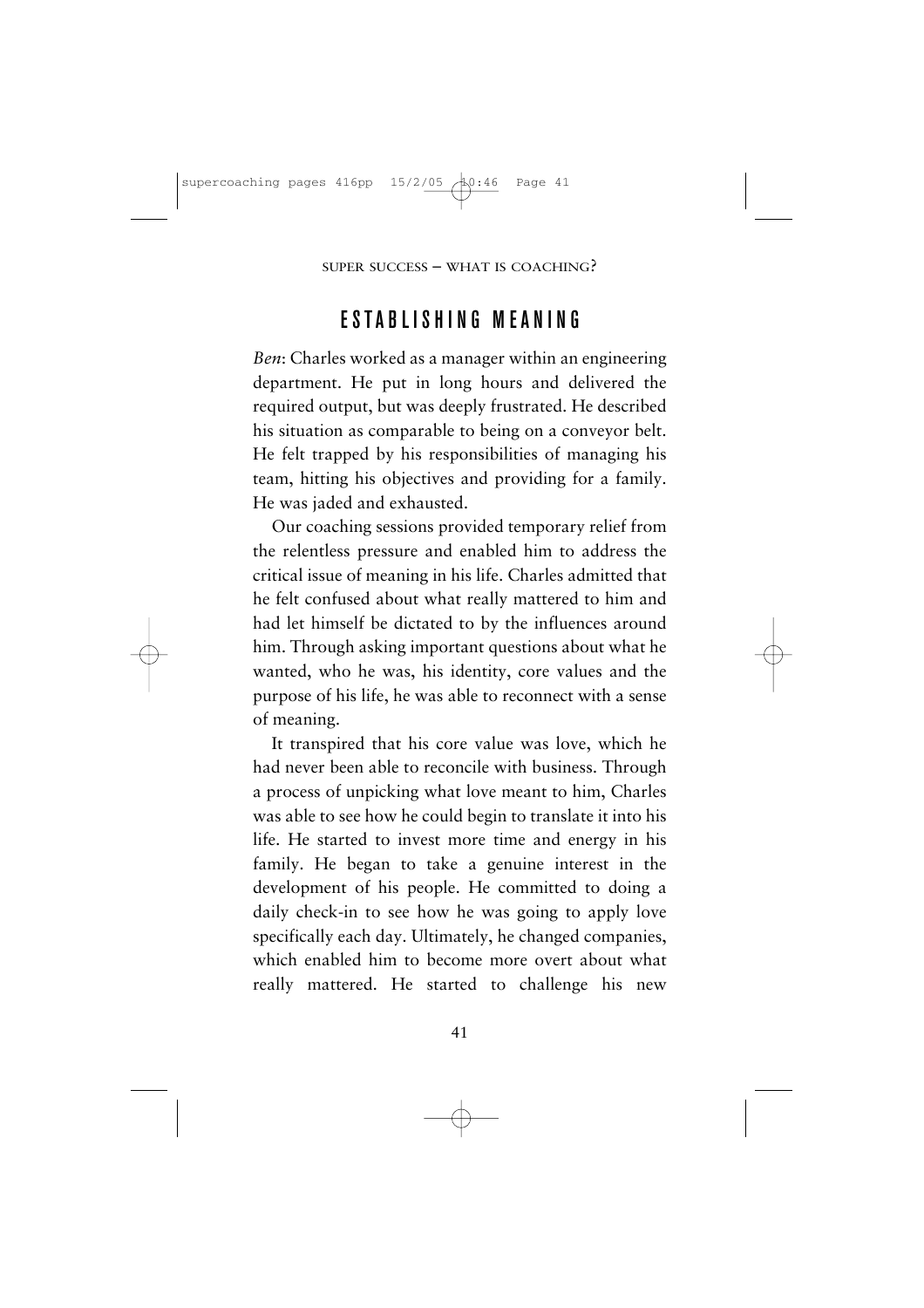manager, peers and team to broaden their focus from simply making money to making people development a key business objective.

Probably the most significant crisis in society and the work environment today is a crisis in meaning. In 2004 *Time* magazine reported that approximately 75–90 per cent of all visits to primary care doctors are for stress-related problems, with job stress being far and away the leading source. The Health and Safety Executive stated that work-related stress costs society about £3.7 billion every year at 1995–96 prices. Research from the National Institute of Mental Health in America reports that 'Everyone will, at some time in their life, be affected by depression – their own or someone else's.'

So many of the planks on which previously life was built have fallen away or become unbalanced. Our modern society suffers from what physicist David Bohm called 'the virus of fragmentation'. The break-up of the traditional family unit, and the resultant broken bonds between children, adults and the elderly, are well documented and familiar to us all. Societal values are often driven by individual preferences and choices, which result in greed and selfishness. The future seems ever more uncertain and fearful. Either religions have lost their currency, or people have become more fanatical and unbalanced in their behaviour. Employment for life is a thing of the past, and people view their careers as a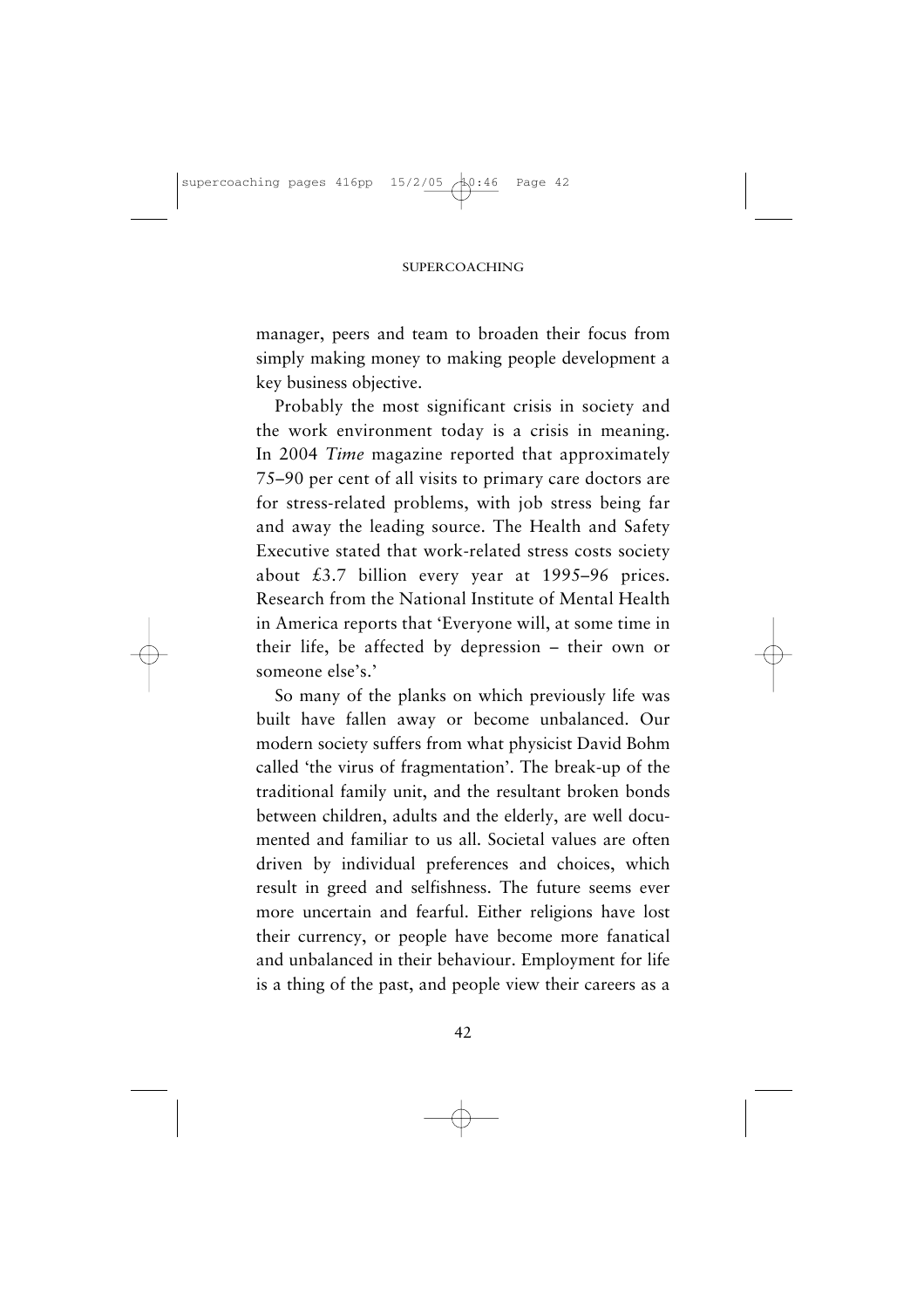series of staging posts, of their own choosing if they're lucky or, if they're unlucky, visited on them in the latest round of downsizing.

A fundamental human need, as part of a balanced and fulfilled life, is to have a clear sense of meaning. Unfortunately, many businesses seem to lose a sense of purpose, and thus meaning for their staff, in attempting to increase shareholder value. Creating a value-led organisation is not at the top of their agenda. Coaching helps companies and individuals reconnect with what is most important for them by clarifying their vision, mission and values. A coach can then ensure that this becomes the inspiration to drive both their work and life forward.

# CREATING RESULTS AND WELL-REING

Many people share with us their experience of being out of control, constantly rushing to catch up with themselves and getting lost in a set of future goals. The attempt to juggle the different parts of their life in a frantic quest for some tranquillity and equilibrium leaves them exhausted. Stress levels are high, tempers are short, there is no white space in the calendar and time appears to be running out. Clients report how they struggle to get to the finishing line late on a Friday evening. They then experience the wrath of their partner's frustration as they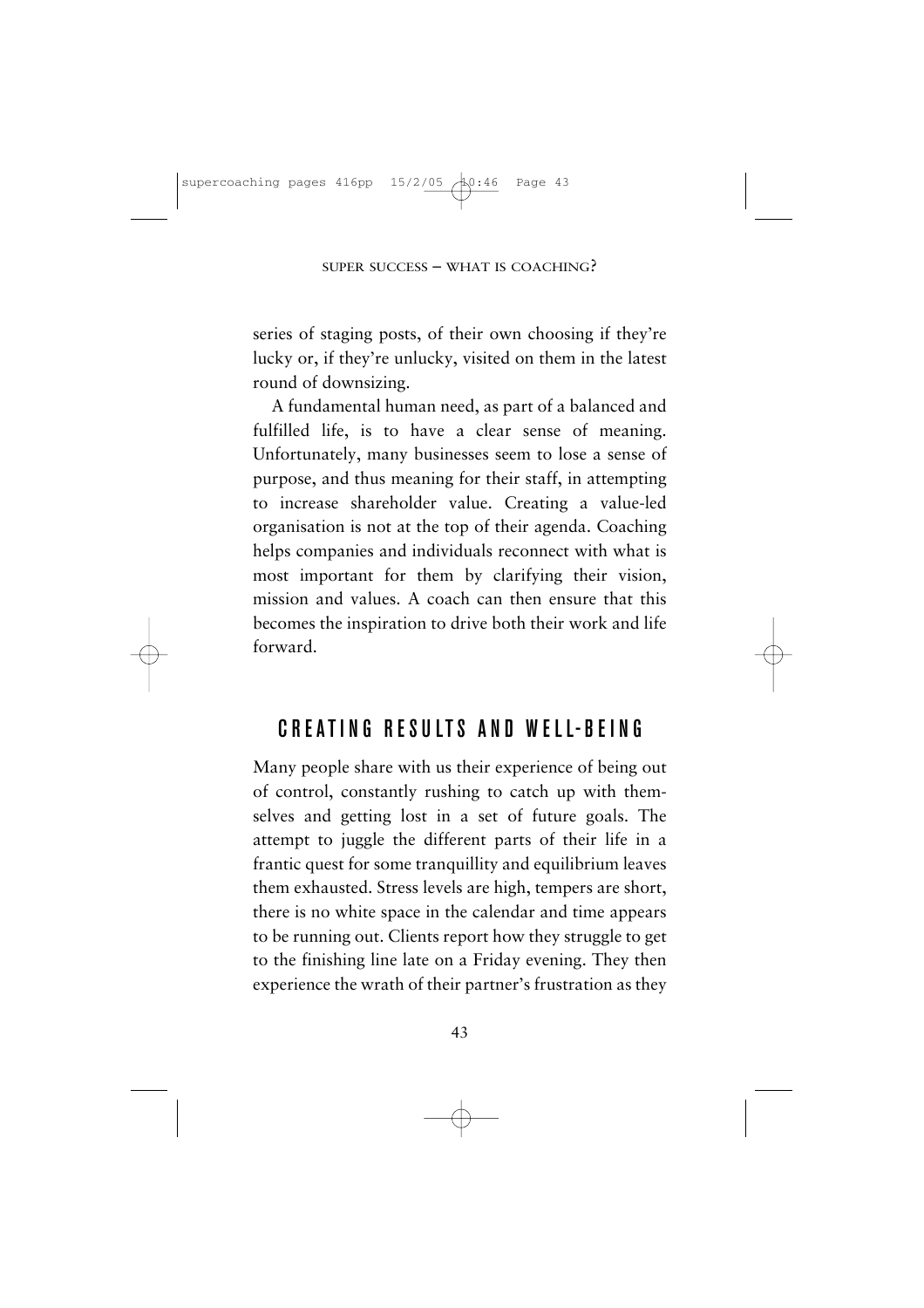collapse for most of the weekend. When Sunday evening arrives, they desperately try to catch up with what wasn't covered in the previous week, only to start up all over again on Monday morning.

As Madeleine Bunting writes in *Willing Slaves: How the Overwork Culture is Ruling Our Lives,* 'Thinkers predicted that the 21st century would be an Age of Leisure; in the 1970s increasing automation even led policy-makers and politicians to worry about how people would usefully fill their time. For some, this dawning era promised abundant opportunities for human beings to reach their full potential. We would finally be freed from long oppressive hours of toil. Marx's dream of society reaching a point where people could spend the morning thinking and the afternoon fishing would be within reach of us all. It never happened. Quite the contrary: the historic decline in working hours has gone into reverse in the past two decades.'

A 2003 report by the Health and Safety Laboratory revealed that the UK workforce works some of the longest hours in Europe; on average a total of 44.7 hours a week, and that 11 per cent of people in the UK work 49–60 hours per week. In the United States it's even more extreme. A report by the International Labour Organisation stated that employees work nearly 2,000 hours per capita per year. Attempts to overcome this phenomenon have resulted in a surge of interest in achieving a work–life

44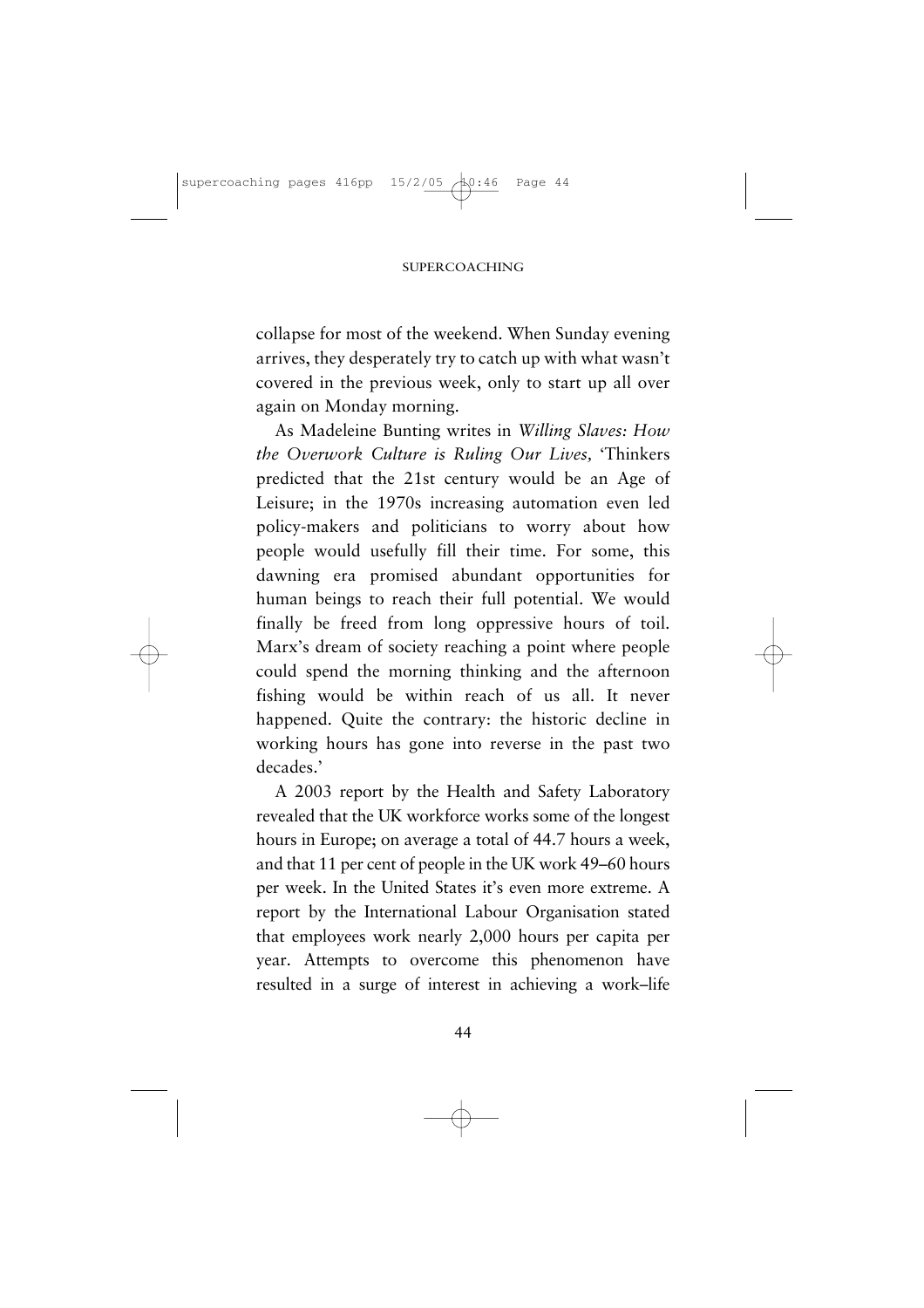balance. In 2002, a survey carried out by the Department of Trade and Industry's Work–Life Balance Campaign and Management Today revealed that one in five workers want a better work–life balance.

In the midst of this dilemma, coaching provides an opportunity for people to look at the balance between achieving results and well-being. The majority want both; great achievements, and to feel good. Yet this is a difficult balance to navigate. Coaching helps to assess whether the price of our work–life strategy is worth the return. This does not imply that coaching leads to armies of people riding off into the sunset to grow mangel wurzels in the Outer Hebrides. What it does mean is that people can constantly monitor their progress, make adjustments when required and ensure that they are successful and stay sane!

## COACHING APPLICATIONS

We will now look at the different applications for coaching and the main topics that it covers.

Coaching has its origins in the fields of sport and the arts. It was a matter of course that great sportsmen and women, musicians, artists and actors had personal coaches to help them achieve peak performance. It is only just over 20 years since coaching has been seen as a useful activity outside these environments. Since then,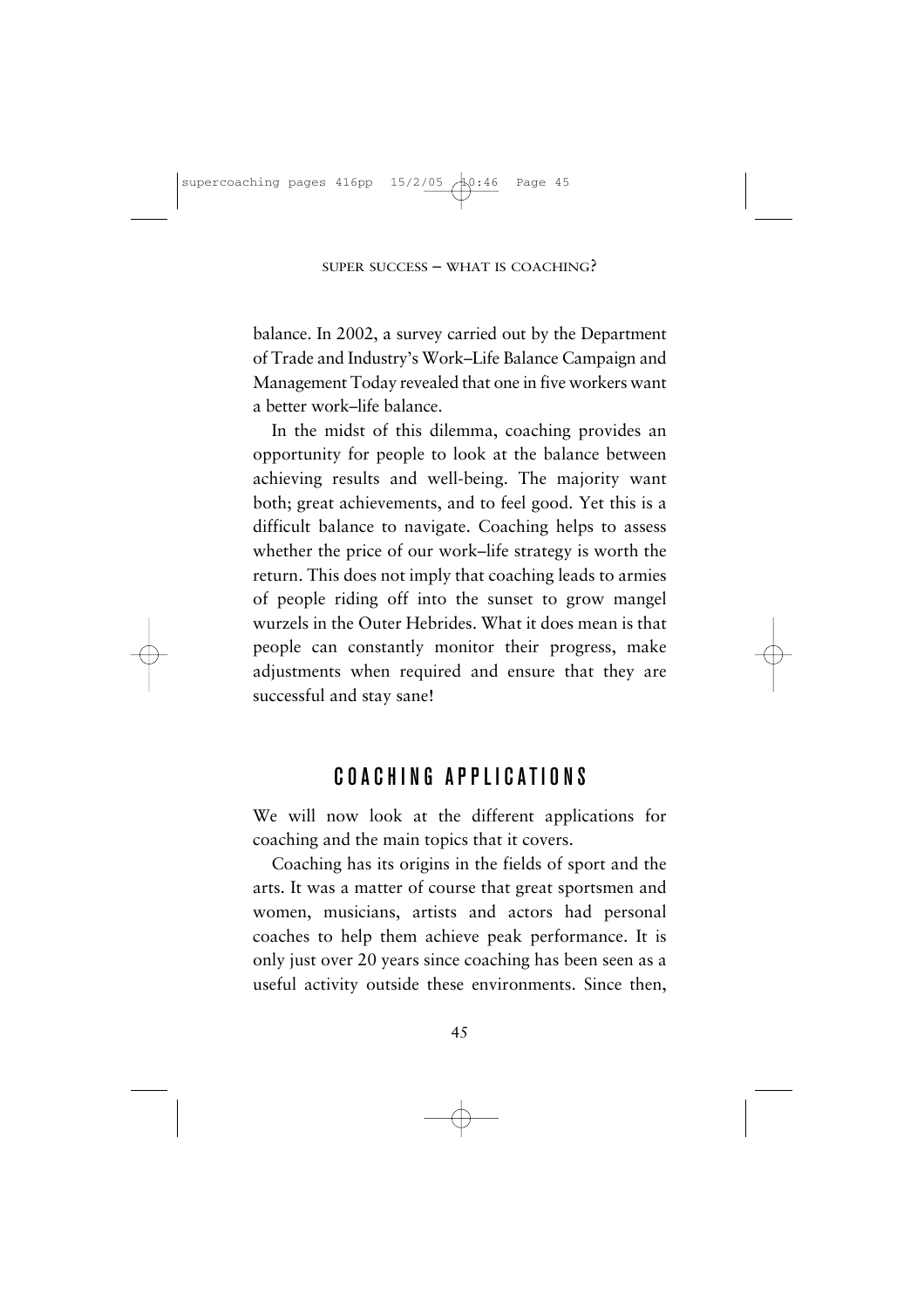there has been exponential growth in business, education and life coaching. *Start Ups* magazine revealed that coaching is the number two growth industry, right behind IT jobs, and that it's now the number one homebased profession.

In a business context, coaching can be applied to individuals, teams, and as a style of leadership in developing coaching cultures. It is also possible to apply self-coaching – using coaching principles for strategic and operational thinking, and co-coaching, creating a mutually supportive relationship with a colleague.

As coaching is an enabling process, it is not necessary for the coach to have advanced content knowledge in the field he is coaching. One school of thought suggests that it can be more valuable to coach in an area with no prior content knowledge because it means that the coach is able to remain objective and less inclined to offer a viewpoint. We have worked in many businesses, in many business sectors, in many business divisions, in many countries, with 'grey hairs', in education with young people, with families, relationships and in the sporting world. We would not claim to be experts in all of these areas in a knowledge sense, but our well-developed coaching skills and capability enable us to support others throughout this wide range of situations.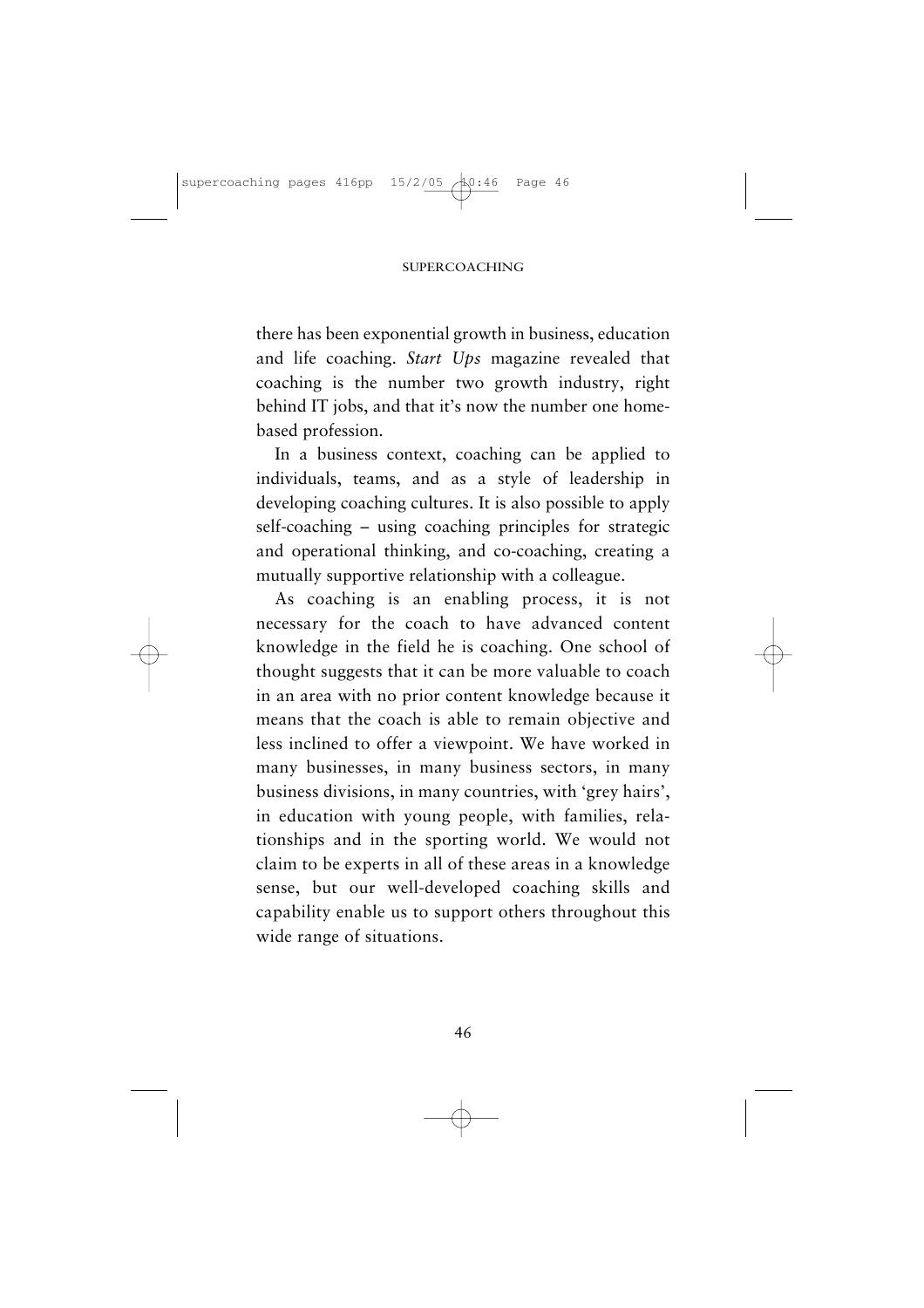# COACHING TOPICS

Coaching, with its universal appeal, can be applied to almost any subject. The following are some of the most common topics that we encounter as coaches:



Diagram 2: Coaching Topics

**Success** Coaching is about helping individuals and organisations become more successful, more effectively. It is probably the most important topic on the list. One reason why people often feel less successful than they are is due to the fact that they have simply failed to define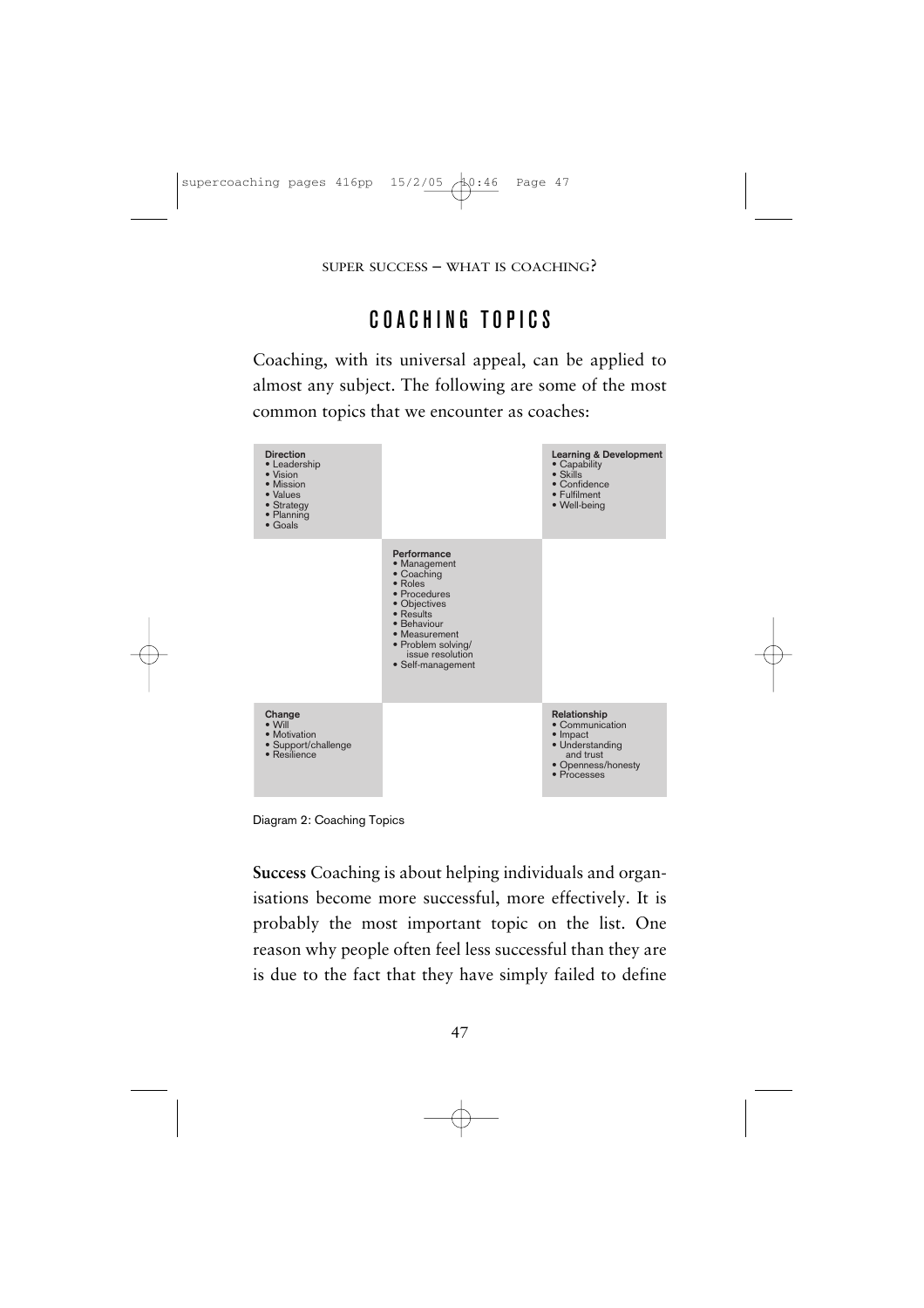what success means. It is essential for an organisation, team and individual to establish clear criteria for success. Without it we come off track and fail to recognise when we've achieved it.

**Vision, Mission and Values** Probably the two most important questions in life are, 'Who am I?' and 'What do I want?' It is all too easy to have a picture of our 'ideal' life imposed on us, to adopt a pseudo-purpose and pay lip service to values in which we don't believe. Consequently, we suffer from burn-out because we play a role in our work and life, rather than following our own personal vision. Often the starting point in coaching is to help the coachee clarify who he thinks he is and create a clear vision of what he wants; in other words what he would see, hear and feel in his desired future state. He is then able to plan a more defined route and to live a more authentic life. It's often a wakeup call for a coachee to realise that he doesn't need to suspend his vision, but that by following it he performs at a higher level.

**Performance and Personal Effectiveness** Coaching is all about helping people produce fulfilling results in their personal and professional lives. In organisations performance issues include:

48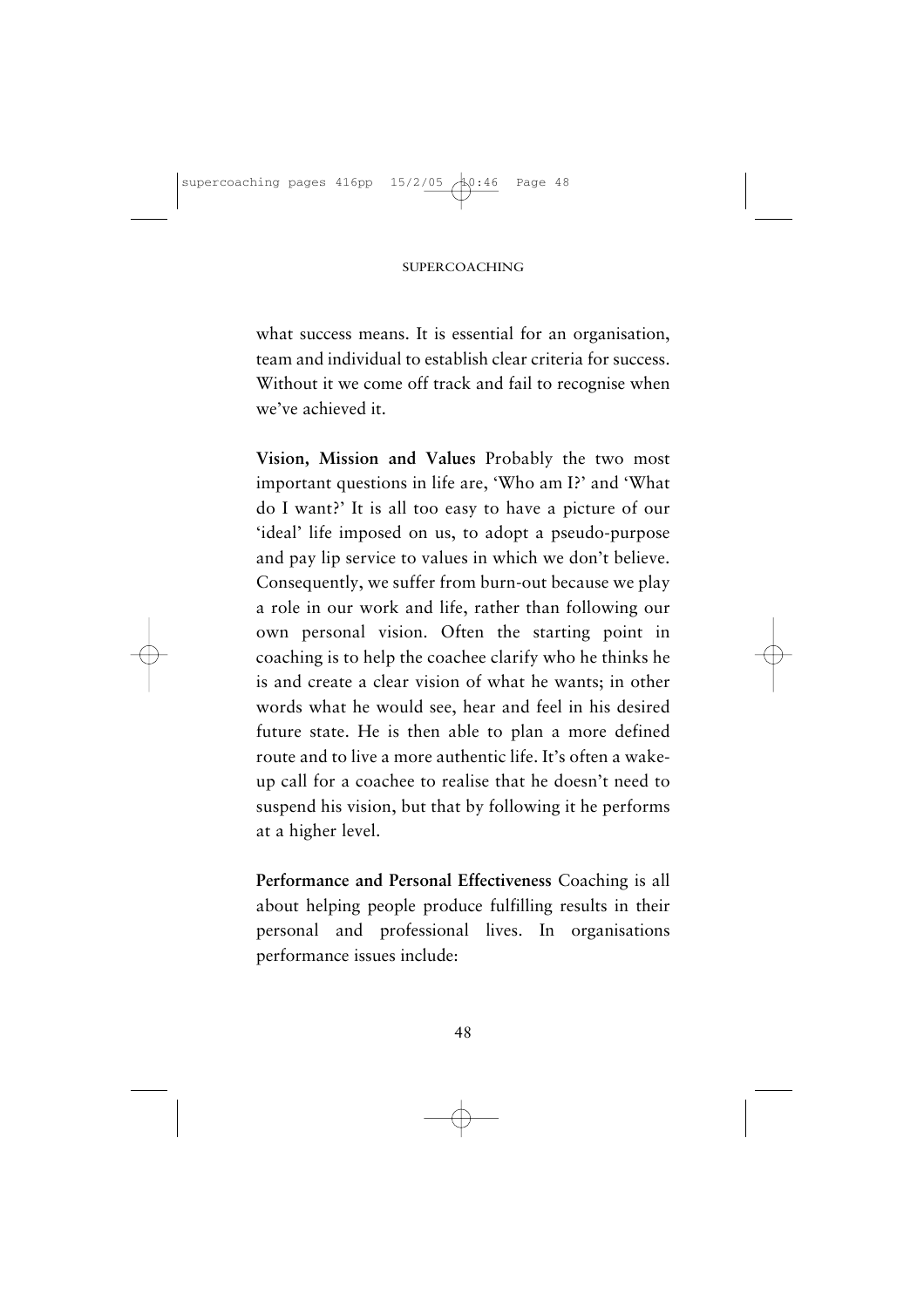- Heightening self-awareness and self-management.
- Developing astute relationship management.
- Building strengths and mitigating weaknesses.
- Accelerating results and clarifying decisions.
- Improving execution of the task.
- Being receptive to learning and development in general.
- Focusing on new skills and capabilities.
- Increasing enjoyment and satisfaction.

Coaching has measurable goals and each session ought to achieve tangible outcomes in the area of performance and personal effectiveness.

**Leadership** Who gives a leader feedback? How does a leader know how he is perceived? How does a leader identify his strengths and weaknesses? Given the confidential nature of coaching, it is sometimes the only way in which a leader will receive direct feedback about his performance. He can gain valuable information on his blind spots by using tools such as 360-degree feedback. Using this insight, a coach can help him adapt his style appropriately to support the success of the business.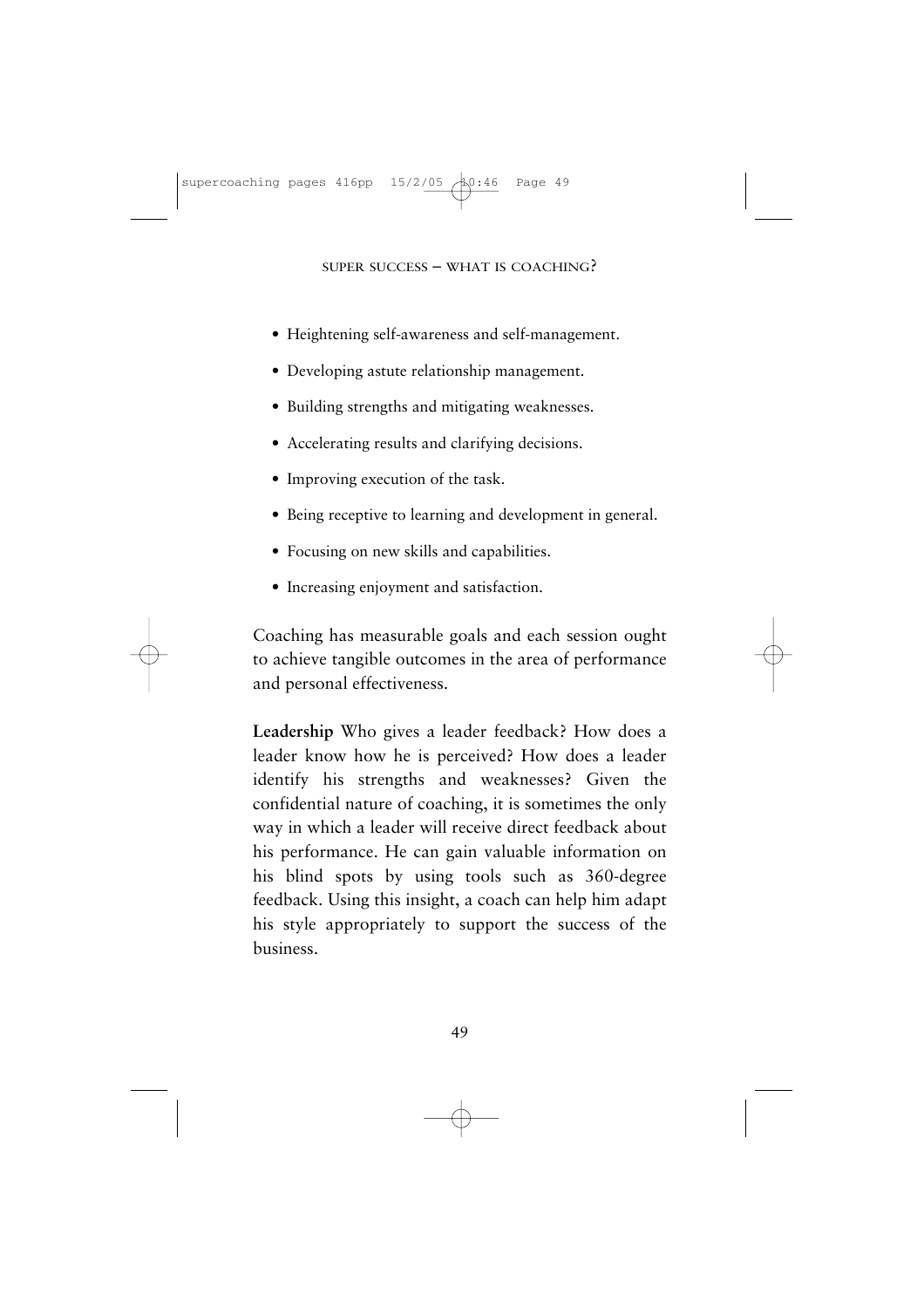**Management** Managers need to adopt flexible approaches to meet the needs of their people. In a knowledge economy they simply cannot afford just to tell people what to do. Given that in many situations their teams have expertise and experience over and above what they themselves possess, it is essential for managers to reinvent themselves as enablers, rather than controllers. Coaching provides the opportunity for managers to re-evaluate their style and make any necessary changes.

**Coaching** In *The War For Talent*, the authors Ed Michaels, Helen Handfield-Jones and Beth Axelrod cite the fact that, 'Every manager should be a coach, but most aren't.' One way of developing managers as coaches is for them to receive coaching. It provides a chance for them to explore what coaching is and what it isn't, to receive direct benefits from coaching and to see how they can use it in daily interactions and also in formal interventions, such as annual appraisals and performance management reviews.

**Strategy** Coaching serves a vital role in pausing action and providing think time. We have almost never worked with a leader or manager who claims that he is spending too much time on strategy and too little on execution; it is almost always the other way around. Coaching enables high-level business thinking and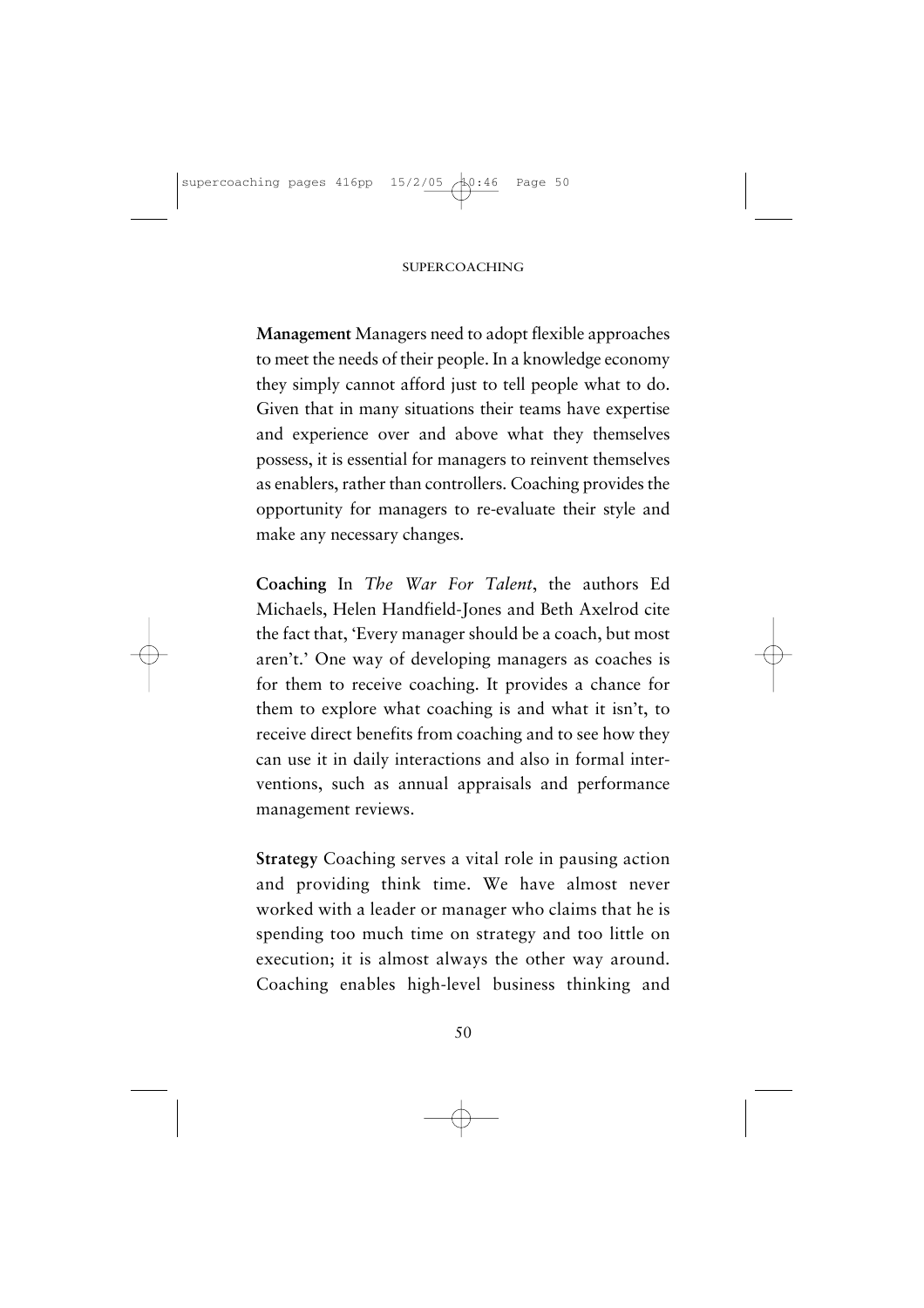strategising to take place. Time for thinking and planning are crucial to success. Coaching ensures that they happen.

**Resilience** One of the characteristics of successful businesses, business units, teams and individuals is resilience, which means responding constructively in the face of adversity. It's not that successful businesses have fewer problems, it's the fact that they have developed the ability to 'ride with the punches', to see that most problems are not as life threatening as they appear and that most situations are transitory. Coaching helps to create positive meaning out of the randomly occurring events in life. Positive meaning leads to resilience, which in turn leads to further positive meaning. It is an upward spiral that enables people to overcome obstacles and improve their performance.

**Behaviour** In recent years, attention has been focused on the development of behaviour, as distinct from skills. It has been recognised that the way an individual behaves in his leadership or management role is a critical determinant of the culture of an organisation and has a very significant influence on the performance and results achieved both by himself and others. Coaching can use leadership or management behavioural frameworks, as well as 360-degree feedback or

51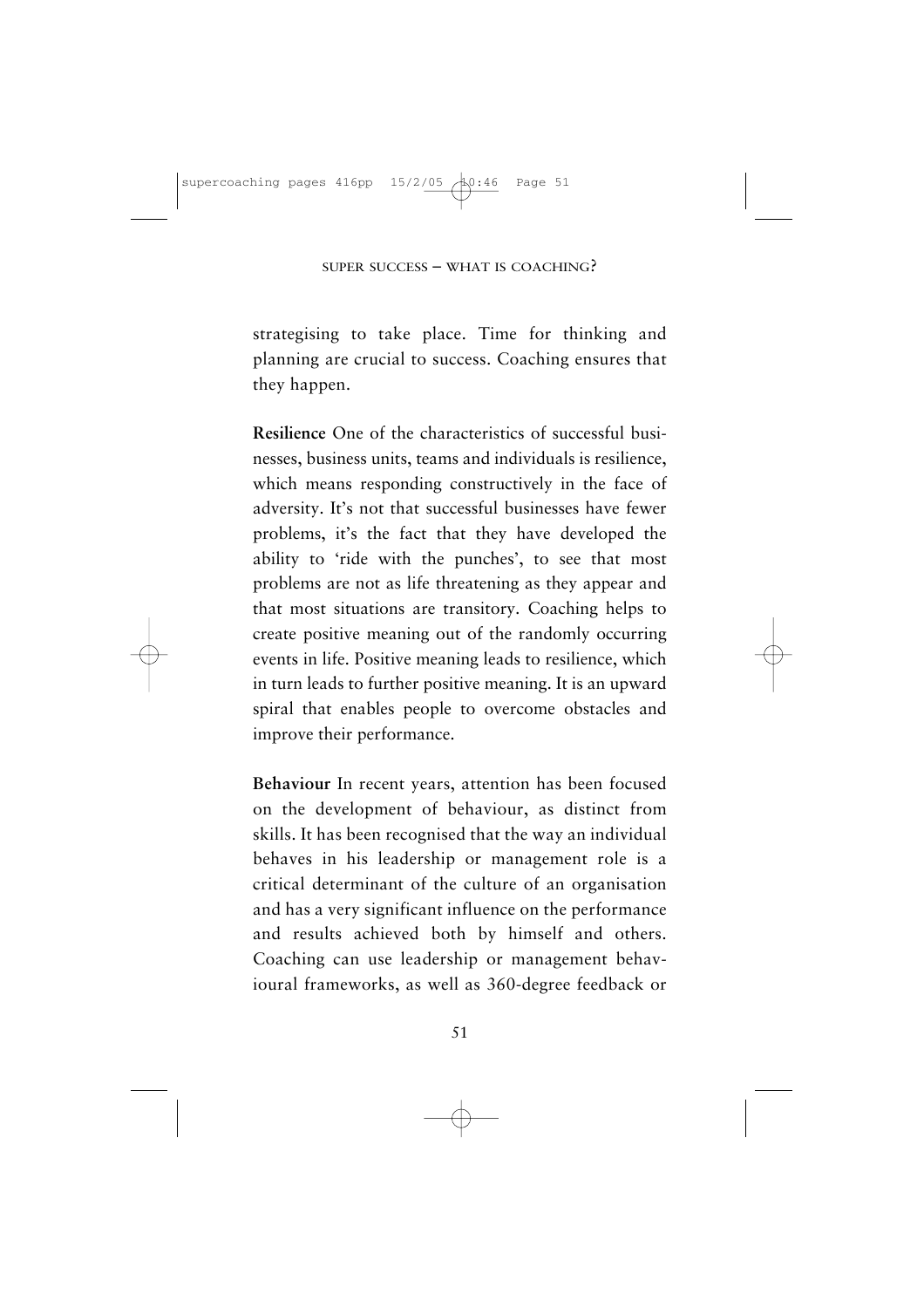psychological and personality assessments, to enable an individual to review his behaviour and modify it where necessary.

**Skills** Coaching lends itself well to the development of skills such as running meetings, leading teams and making presentations. Specific coaching inputs include role-play, video, shadow coaching (observing the coachee in action) and introducing models, frameworks or processes. These interventions provide an opportunity to review current skill levels, to identify options for the future and to commit to action. As we will see later, they can sit at the directive end of the coaching spectrum but are highly effective in the right context.

**Relationships and Communication** It has been said that business would be simple if it weren't for people! We all have different personalities, working styles, strengths and weaknesses, wants and needs. This often leads to sub-optimal working relationships and ineffective communication. Since business consists of a series of conversations, it is vital to develop effective working relationships and communication processes.

**Understanding and Trust** Many relationships fail through a lack of understanding. Assumptions are made and mental pictures of colleagues are formed, which then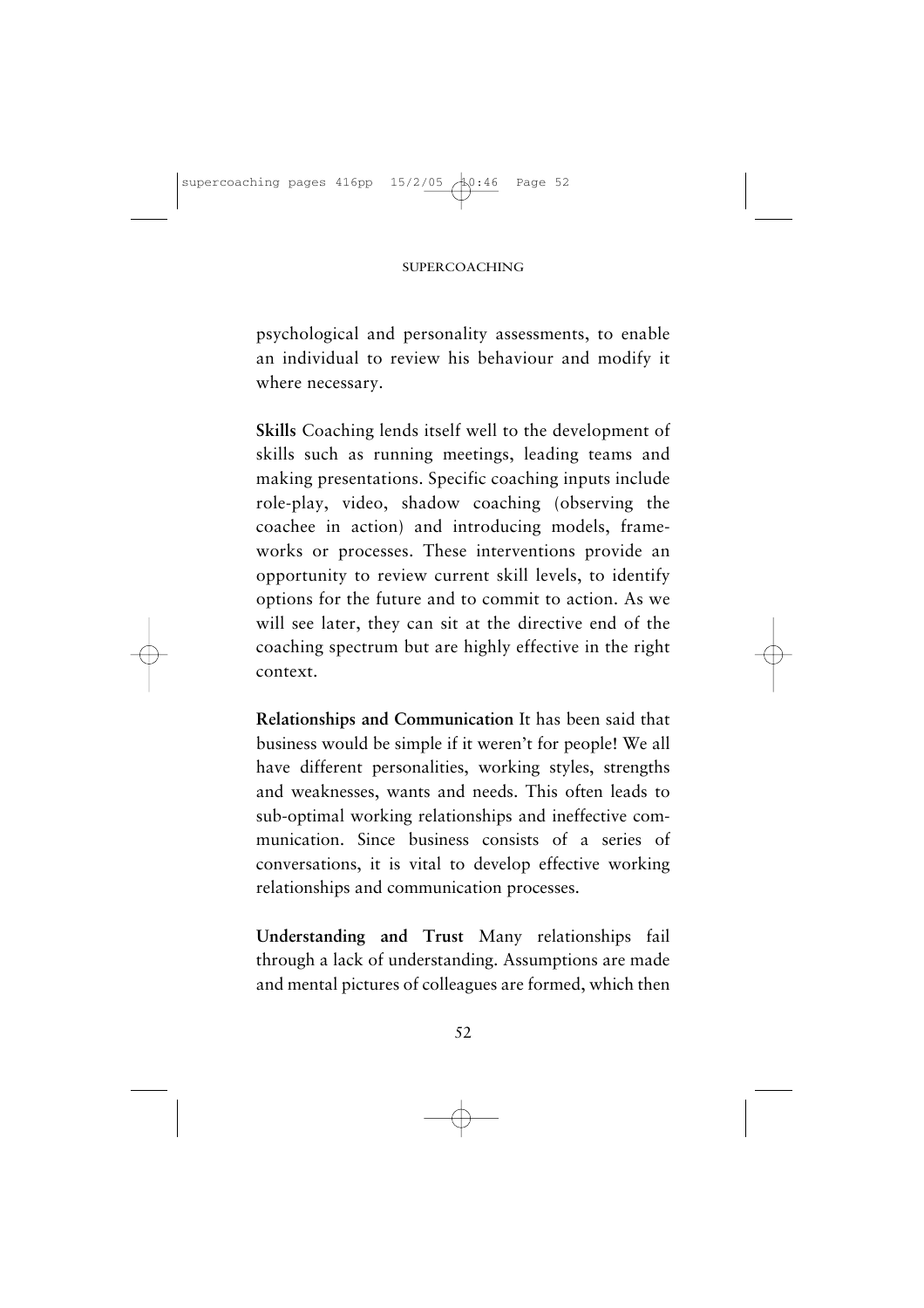become 'the truth', and needs, frustrations and resentments, because they remain unexpressed, fester. Respect, trust and perceived value can only grow if we build a deeper understanding of our boss, peers and customers. Coaching can help us cut through our assumptions, develop greater empathy and devise strategies to open communication channels.

**Problem Solving and Issue Resolution** You're probably familiar with the saying that each solution is the next problem. We all confront problems, obstacles and issues on a daily basis. Often we're unable to see our way through this morass. Coaching helps to shine the light of awareness on to situations, starting with a broad sweep and then drilling down until an issue is seen clearly, with the underlying cause correctly identified. Many problems remain unresolved because they look too big. Recognising a first step, a 'bite-sized chunk' turns a problem into a project and helps us to get unstuck.

**Planning and Self-management** In 2002, Boots conducted the largest ever survey into the state of the nation's well-being. The report identified 15 key factors that made up 76 per cent of our optimum well-being. Number one on the list was to have a sense of control over our destiny. We can handle almost any level of stress if we feel in control and able to choose what we do. Coaching enables us to play to our strengths, particularly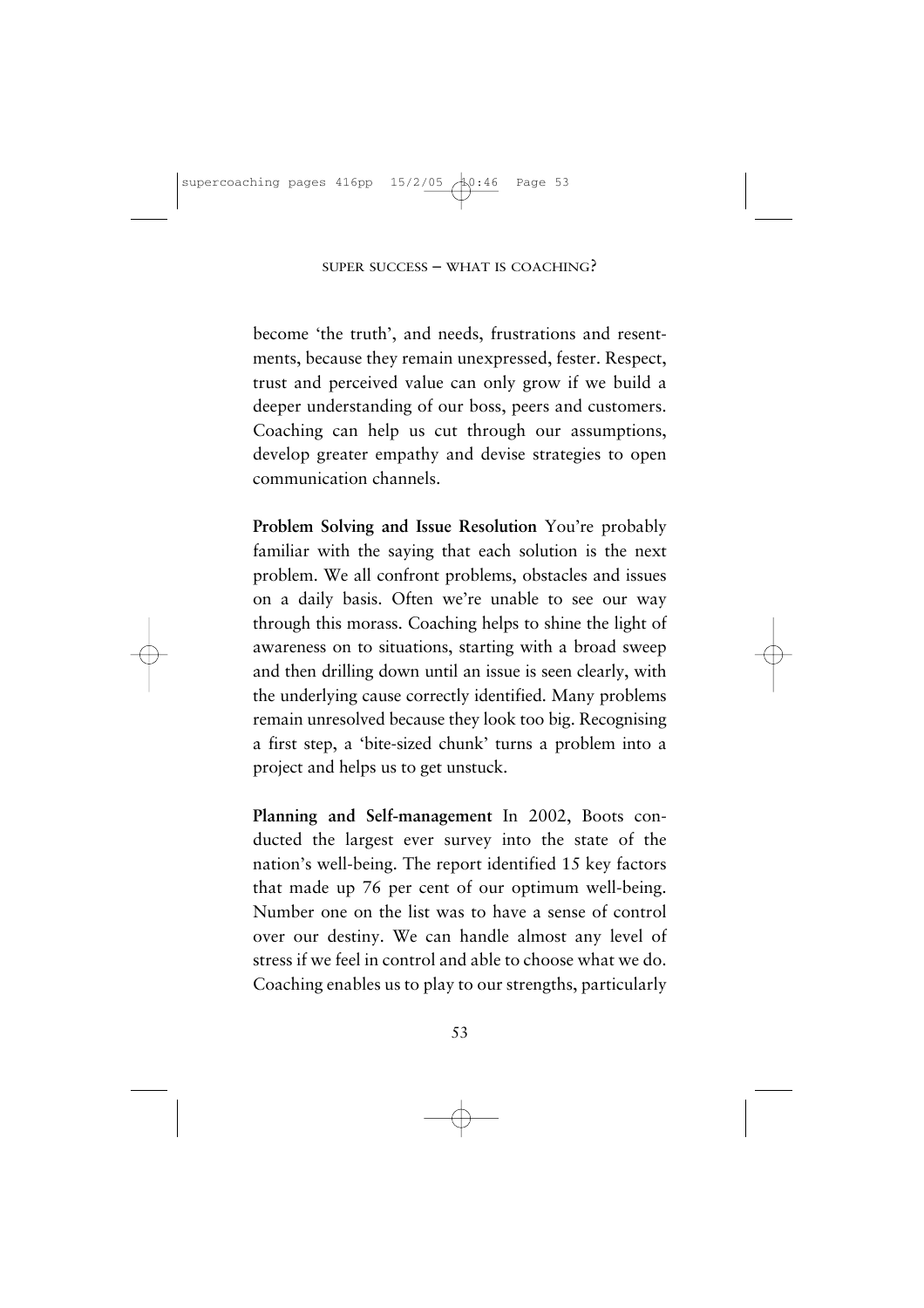in difficult environments, and to learn to manage ourselves in constructive ways. We need to recognise that we can influence our circumstances rather than being controlled by them.

**Motivation, Commitment and Will** Would you rather have what you want in life, or the reasons why you don't have it? Many of us have dreams, things that we'll do one day, steps that we know we should take and 'mouldy oldies' that sap our energy. Even the most effective people sometimes procrastinate. Coaching is a useful aid to looking clearly at intentions and choosing whether or not to act. It can help a coachee consciously to take a step now, not take a step, or put off taking a step until a later date.

**Confidence** In our experience, even the most confident coachee is either different behind the mask or has moments of self-doubt. It is part of the human experience. Coaching helps people overcome a lack of confidence by resolving the issues that cause it, such as a low self-image, negative self-belief and unhelpful selfdialogue. It can enable people to take calculated risks and, in the event of failure, it allows reflection and review.

**Change and Transformation** As Anthony Muh, the Head of Investment for Citigroup in Asia said, 'Uncertainty is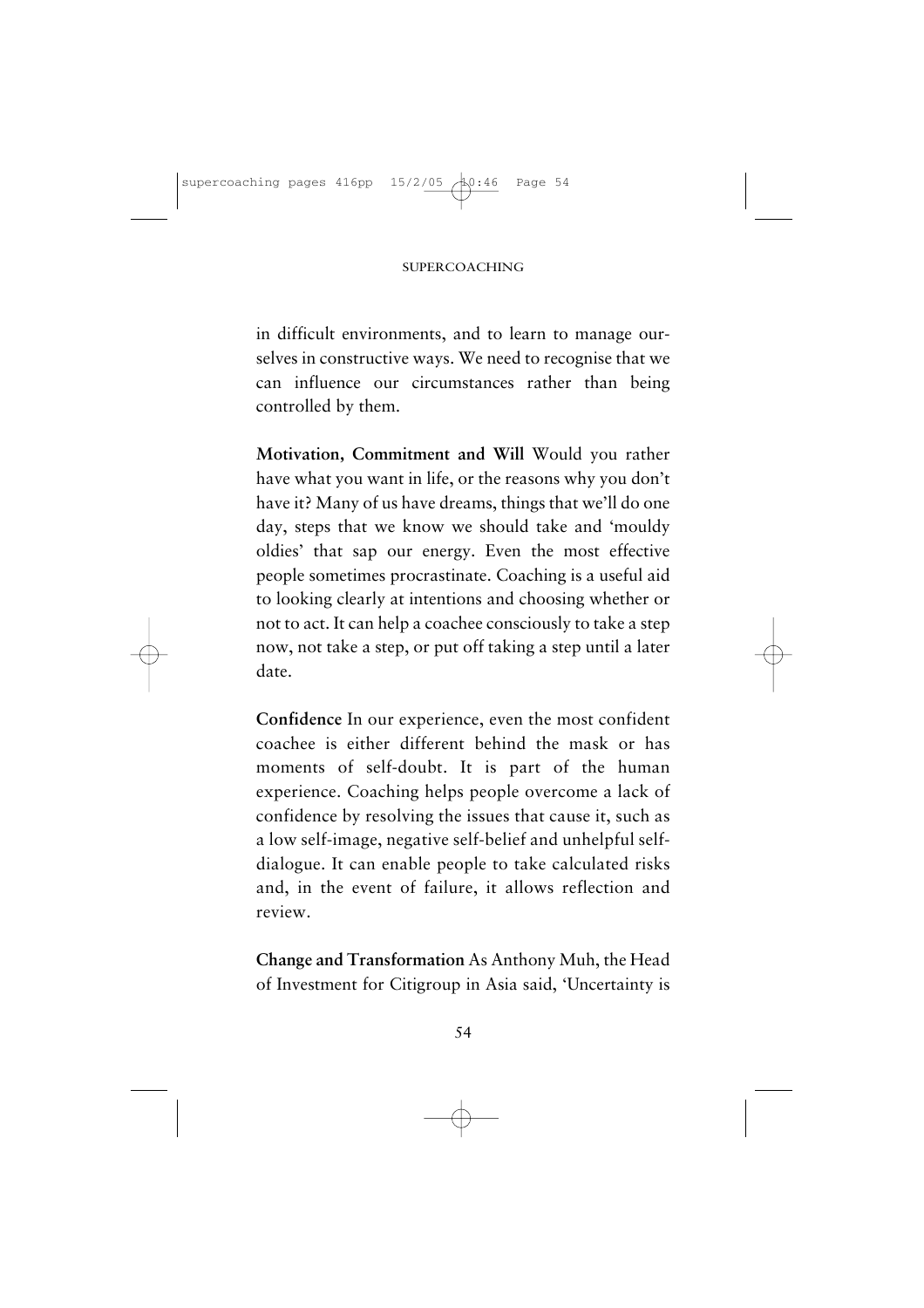the only thing to be sure of.' Coaching helps people respond to change in positive ways, overcoming potential barriers such as scepticism, cynicism, anxiety and fear. It challenges people to make changes at times of need. Although transformation has become a rather hackneyed word in business, it can be triggered into being by coaching through the high level of intention, laser-like awareness and trust in allowing a breakthrough to emerge. This process is often outside the realm of rational thinking and emerges as a consequence of the relationship between coach and coachee.

**Happiness** More than two thousand five hundred years ago Aristotle posed the question: 'What is the good life?' The pursuit of happiness is enshrined in the Declaration of Independence as a basic right of all Americans. Yet as Oliver James illustrates in *Britain On The Couch*, we are unhappier than we were in the 1950s – despite being richer. Coaching is a useful environment in which to explore the nature of happiness. Sometimes we find it difficult to recognise that we are already happy; we know when we're unhappy, but fail to pay attention to when we are. Verbalising those parts of our work or life that give us satisfaction can increase our overall sense of happiness. Identifying any blocks to happiness and finding ways to overcome them can do the same. We only have one shot at this life, so let's at least feel good!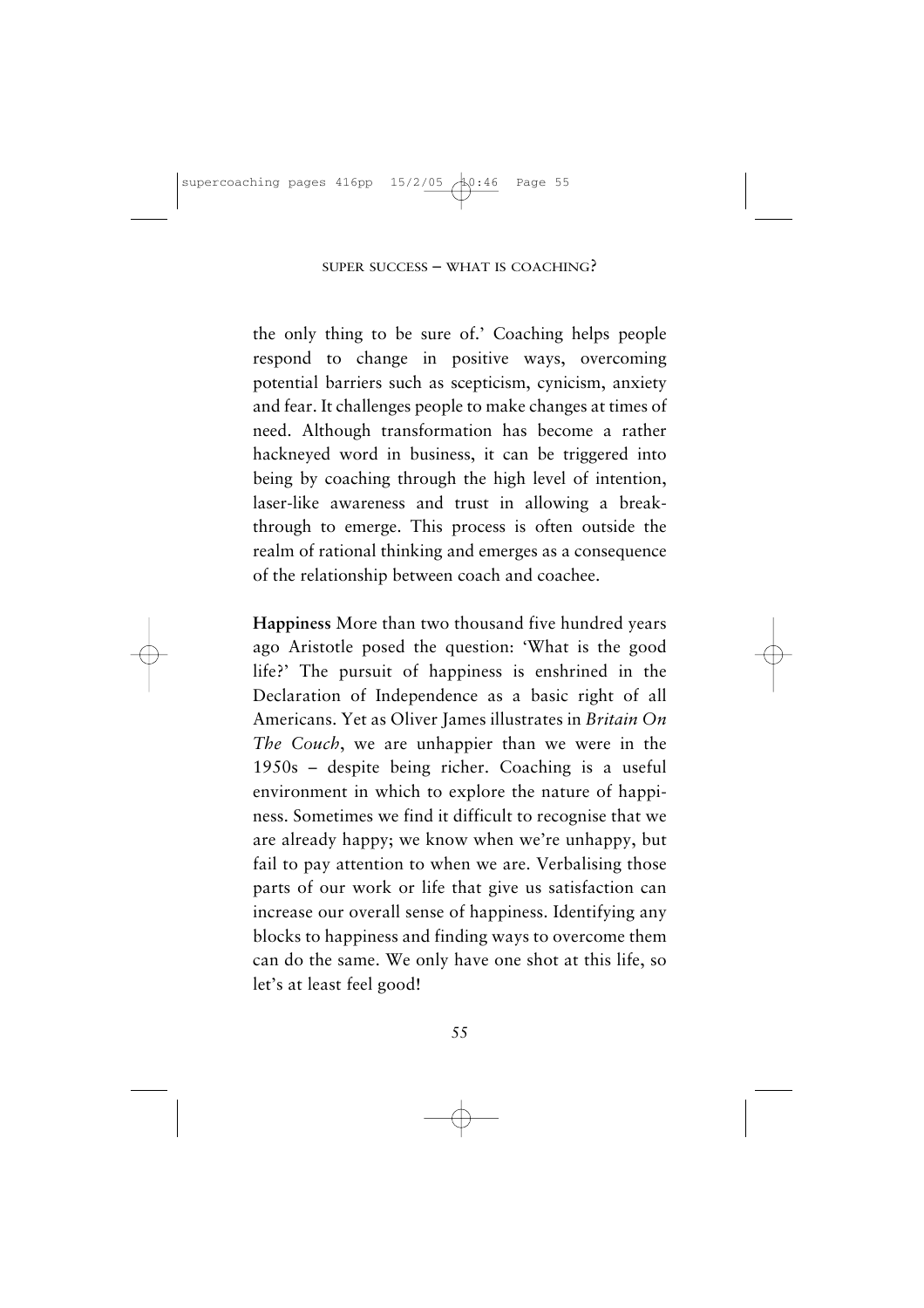# SUPER SUCCESS SUMMARY

- Coaching is an enabling process to increase performance, development and fulfilment.
- SuperCoaching is the world-class practice of coaching to maximise performance, development and fulfilment in alignment with explicit business needs.
- A Super Coach ensures the achievement of measureable results and enables people to go beyond what they thought was possible.
- At its highest level, coaching is about valuing people.
- Coaching provides the opportunity for the important conversations we're normally too busy to have.
- The most effective way to liberate talent within an organisation is to coach the best and the brightest.
- Performance = Potential Interference.
- Achieving high performance requires a balanced focus on performance development and fulfilment.
- Coaching shines the light of awareness to create new insights.
- Coaching increases the will and commitment of an individual to act or not to act.
- Coaching can be applied to a multitude of disciplines and a range of topics.